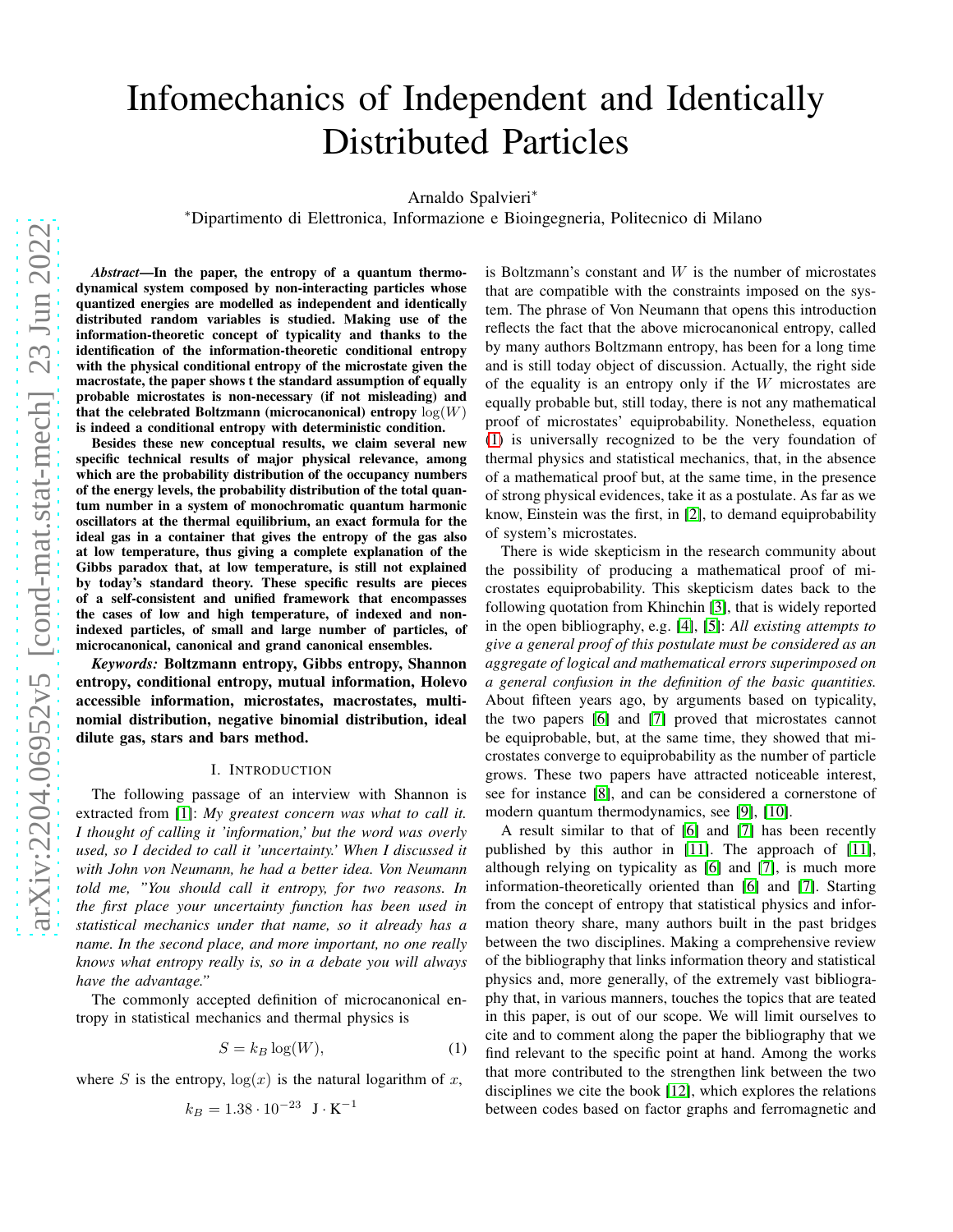spin glasses models. The deep connection between information and thermodynamics has been enlightened by the paper of Landauer [\[13\]](#page-16-12), that showed the equivalence between heat and logical information. This major result is today proved experimentally [\[14\]](#page-16-13) and it is widely accepted that (quantum) thermodynamics can be treated by (quantum) informationtheoretic tools, see for instance the tutorial paper [\[15\]](#page-16-14). With reference to the links between classical statistical physics and classical information and communication theory, we limit ourselves to mention the recent survey [\[16\]](#page-16-15), the pioneering work of Jaynes [\[17\]](#page-16-16) and the large attention that has been attracted in the past by the connections between information theoretic inequalities and the irreversibility of certain thermodynamical processes, see [\[18\]](#page-16-17) and Chapter 4 of [\[19\]](#page-16-18). Recently, the development of quantum information theory has brought the community of information theory researchers closer to quantum thermodynamics than ever before, see for instance the recent tutorial [\[20\]](#page-16-19).

Despite the evidence that heat and logical information are equivalent, still today the standard textbook approach to statistical mechanics and thermal physics is strongly physically oriented, leaving to classical and quantum information theory only a minor role. Although many textbooks have a chapter or a section devoted to information theory, quantities as random entropy, conditional entropy, mutual information, Holevo accessible information, are often overlooked. This happens because these quantities and the associated concepts, that are of fundamental importance in information theory, actually seem not to have yet found their role in classical and quantum statistical mechanics. The identification of these informationtheoretic quantities with the corresponding physical quantities is the vision that guides the research reported in this paper. In our understanding, more than proposing a theory, this paper proposes a vision, the infomechanical vision, where the hybridization between the two disciplines is deep as never it has been before.

Starting from the guiding idea that macrostates are random global attributes of the system that play the role of random conditions in the conditional probability of microstates, we *demonstrate* the following specific results of physical relevance that, to our best knowledge, are new:

- the probability distribution of the occupancy numbers in a system of a fixed number of particles that can take many energy values is the multinomial distribution;
- microstates of the above system are conditionally equiprobable given the occupancy numbers;
- microstates of the above system in the canonical ensemble are conditionally equiprobable given the system energy;
- the probability distribution of the total quantum number in a canonical ensemble of monochromatic quantum harmonic oscillators is the negative binomial distribution;
- all the arrangements of energy quanta of a system of monochromatic quantum harmonic oscillators counted by the stars and bars method are equiprobable given the total quantum number (the total number of stars);
- the probability distribution of the occupancy numbers of the ideal gas in the grand canonical ensemble is the product of Poisson distributions also at low temperature;
- an exact formula for the entropy of the ideal gas in a container, that holds with equality also at low temperature.

These specific results are pieces of a puzzle where low and high temperature, indexed and non-indexed particles, small and large number of particles, microcanonical, canonical and grand canonical ensembles, coexist and find their own place in harmony between them.

The outline of the paper is as follows. In section II we present the notation. Section III shows how the quantum information-theoretic approach based on the Von Neumann entropy and on the Holevo accessible information can be mapped onto a quantum thermodynamical system, and the assumptions that we make on the quantum thermodynamical system studied in the subsequent sections. In section IV, systems made by indexed particles are considered. The main point of this section is the information-theoretic typicality and the associated typical set. In Section V we define macrostates as random variables and show that the conditional probability distribution of the occupancy numbers given the total number of particles is the multinomial distribution, and that the probability distribution of the total quantum number of a system of monochromatic quantum harmonic oscillators at the thermal state is the negative binomial distribution. These two results, as claimed before, seem to be new. In this section it is also demonstrated conditional equiprobability of microstates given the corresponding macrostate. As a consequence of conditional equiprobability, all the configurations of energy quanta counted by the stars and bars method are equally probable given the total quantum number. In section VI, the results of the previous section are discussed in an historical perspective. Section VII is devoted to systems of non-indexed particles. The main result of this section is a new, exact entropy formula for the ideal dilute gas in a container, a formula that holds also at low temperature. In section VIII the main points of the paper are summarized and comments about open points that could be addressed in the future are presented. Section IX contains the acknowledgements.

## II. NOTATION

Let the uppercase calligraphic character, e.g.  $\mathcal{L}$ , denote a random variable and let  $\{\mathcal{L}\}\$ be the support set of the random variable. Unless explicitly stated, in the following we will refer to discrete random variables and rule out of the support set events with zero probability. We denote  $|\mathcal{L}|$  the number of elements of the support set of the discrete random variable and we indicate the probability  $Pr(\mathcal{L} = l)$  with the shorthand  $p_{\mathcal{L}}(l)$ , that is

$$
p_{\mathcal{L}}(l) \stackrel{\text{def}}{=} Pr(\mathcal{L} = l), \ \ \forall \ l \in \{\mathcal{L}\}.
$$

The probability distribution, or, simply, distribution, of the random L, is the set  $\{p_{\mathcal{L}}(l)\}\,$ ,  $\forall l \in \{\mathcal{L}\}\$ , that will be often hereafter indicated with the shorthand  $p<sub>C</sub>$ . In the following we will use the angular brackets denote the expectation (when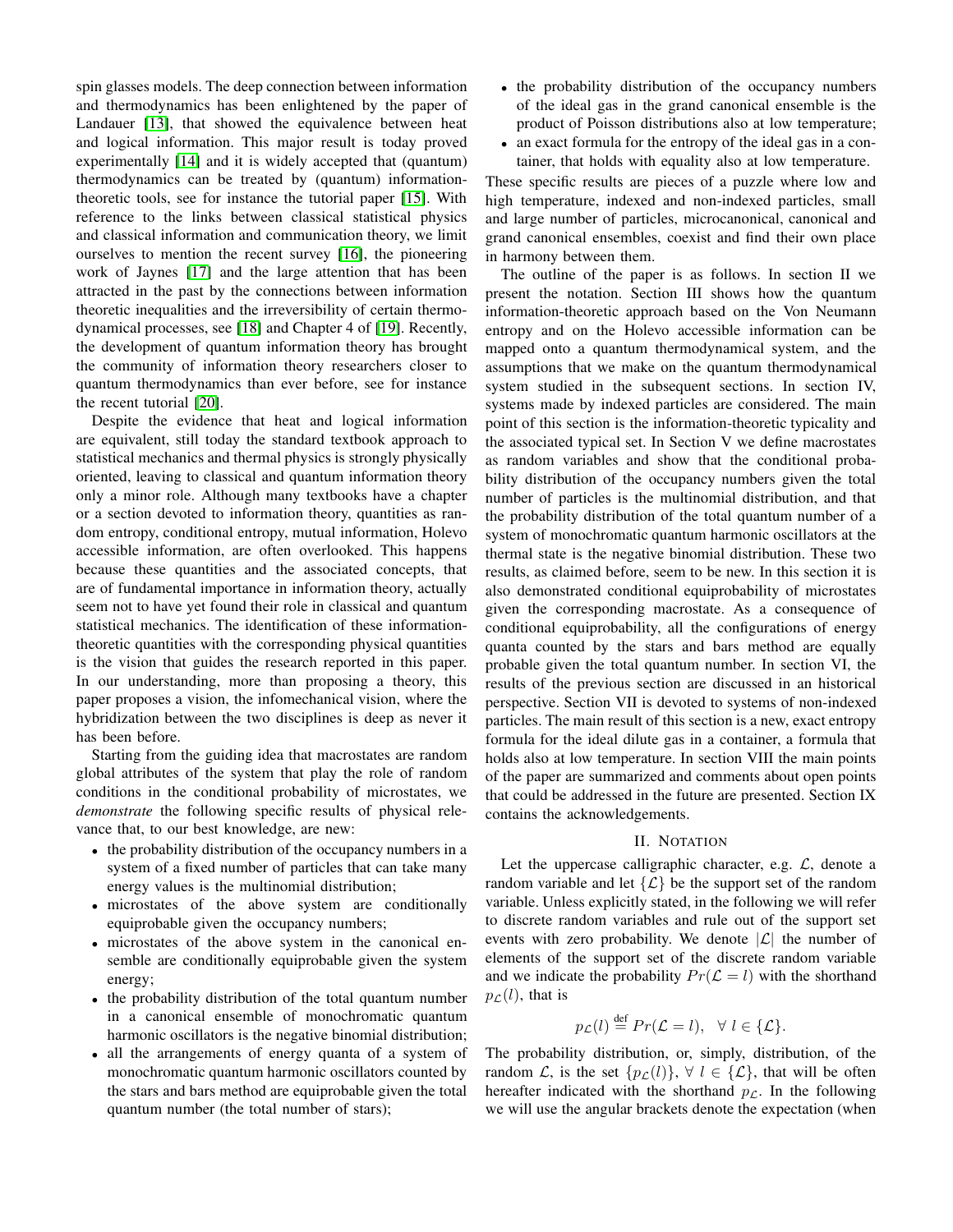it exists) of a function of random variable with respect to the probability distribution of the random variable (the calligraphic character) that is inside the brackets:

$$
\langle \epsilon(\mathcal{L}) \rangle \stackrel{\text{def}}{=} \sum_{l \in \{\mathcal{L}\}} p_{\mathcal{L}}(l) \epsilon(l),
$$

where  $\epsilon(\cdot)$  is a deterministic function of its argument. The above notation can be extended in a straightforward way to the case of functions of joint random variables, by taking the expectation over the joint probability distribution of the many random variables that are inside the angular brackets. A random vector is denoted

$$
\bar{\mathcal{L}}^N=(\mathcal{L}_1,\mathcal{L}_2,\cdots,\mathcal{L}_N).
$$

The size  $N$  of the vector, that appears in the superscript, will be dropped when unnecessary. The same notation, but with lowercase character, will be used for variables, e.g.  $\overline{l}$ . Deterministic parameters will be denoted by the noncalligraphic uppercase character, e.g. L. Let us consider the random variable

$$
\mathcal{E}=\epsilon(\mathcal{L}).
$$

When the context leaves no room to ambiguity about the deterministic function  $\epsilon(\cdot)$  that maps  $\mathcal L$  onto  $\mathcal E$ , we will use the familiar notation  $\mu_{\mathcal{E}}$  and  $\sigma_{\mathcal{E}}^2$  for mean value and variance of  $\mathcal{E}$ :

$$
\mu_{\mathcal{E}} \stackrel{\text{def}}{=} \langle \epsilon(\mathcal{L}) \rangle ,
$$

$$
\sigma_{\mathcal{E}}^2 \stackrel{\text{def}}{=} \langle \epsilon^2(\mathcal{L}) \rangle - (\langle \epsilon(\mathcal{L}) \rangle)^2
$$

.

In general, when we want to shorten the notation of expectation we put the random variable in the subscript, while when we want to indicate a deterministic function of a random variable we put the random variable inside the round bracket. The special case  $\epsilon(\cdot) = \delta(\cdot)$ , where  $\delta(\cdot)$  is the indicator function,

$$
\delta(x) = \begin{cases} 1, & x = 0, \\ 0, & x \neq 0, \end{cases}
$$

shows two interpretations of the function  $p_{\mathcal{L}}(\cdot)$ . If the argument of  $p_{\mathcal{L}}(\cdot)$  is deterministic, then the deterministic  $p_{\mathcal{L}}(\cdot)$ expresses probability as expectation:

$$
p_{\mathcal{L}}(l) = \sum_{k \in \{\mathcal{L}\}} p_{\mathcal{L}}(k)\delta(k - l)
$$
  
=  $\langle \delta(\mathcal{L} - l) \rangle$ . (2)

Instead, if the argument of  $p_{\mathcal{L}}(\cdot)$  is random, then  $p_{\mathcal{L}}(\cdot)$  is the random variable that is obtained by mapping the outcome of the random argument into its probability:

$$
p_{\mathcal{L}}(\mathcal{L}) = \sum_{l \in \{\mathcal{L}\}} p_{\mathcal{L}}(l)\delta(l - \mathcal{L}).
$$
 (3)

The reader could find the above discussion about the meaning of  $p_{\ell}(l)$  and  $p_{\ell}(\mathcal{L})$  redundant, if not trivial, but we want to stress the difference between  $p_{\mathcal{L}}(l)$  and  $p_{\mathcal{L}}(\mathcal{L})$  because, in this paper, this difference is crucial: in the rest of the paper,  $p_{\mathcal{L}}(l)$ 

means the deterministic quantity [\(2\)](#page-2-0) while  $p_{\mathcal{L}}(\mathcal{L})$  means the random quantity [\(3\)](#page-2-1).

Finally, we apprise the reader that entropies will be expressed in the following in  $k_B$  units, hence, in practice, the Boltzmann constant in front of the entropy is cancelled.

## III. INFORMATION-THEORETIC APPROACH TO QUANTUM THERMODYNAMICAL SYSTEMS

The prepared state is assumed to be a mixed state that is hereafter represented by the density operator  $\hat{\rho}(x)$ , where x is the outcome of the random variable  $X$  of the preparation:

$$
\hat{\rho}(x) = \sum_{z \in \{\mathcal{Z}\}} p_{\mathcal{Z}|\mathcal{X}}(z|x) |\psi_z\rangle \langle \psi_z|,
$$

where the familiar notation is used for the conditional probability. Since the preparation may be not a pure state, many authors say that it is not under full control. Other authors say that Alice, after the preparation, forgets which pure state  $|\psi_z\rangle$ ,  $z \in \{\mathcal{Z}\}\$ , she has prepared, so she cannot record it, hence they say that the preparation is a measurement without recording. The set of the preparations is represented by the following density operator  $\hat{\rho}$ :

<span id="page-2-4"></span><span id="page-2-2"></span>
$$
\hat{\rho} = \sum_{x \in \{\mathcal{X}\}} p_{\mathcal{X}}(x)\hat{\rho}(x). \tag{4}
$$

The entities appearing in the above equation are subject to the following quantum information-theoretic inequalities:

<span id="page-2-3"></span>
$$
H_{\mathcal{X}} \ge S(\hat{\rho}) - \sum_{x \in \{\mathcal{X}\}} p_{\mathcal{X}}(x) S(\hat{\rho}_x)
$$
(5)  

$$
\stackrel{\text{def}}{=} \chi
$$
  

$$
\ge I_{\mathcal{X};\mathcal{Y}},
$$
(6)

where  $S(\hat{\rho})$  is the Von Neumann entropy of the density operator  $\hat{\rho}$ ,  $H_{\mathcal{X}}$  is the Shannon-Gibbs entropy of the random  $\mathcal X$  and  $I_{\mathcal X;Y}$  is the mutual information between  $\mathcal X$  and any POVM  $Y$  that the experimental physician Bob can make on the prepared mixed state, see [\[21\]](#page-16-20) for the definitions. The Greek letter  $\chi$ , which is commonly used to indicate the right hand side of [\(5\)](#page-2-2), is called *Holevo quantity*, or *Holevo accessible information*. According to [\(6\)](#page-2-3), the Holevo quantity that, in the spirit of Landauer, we identify with system's physical entropy, is an upper bound on the classical mutual information  $I_{\mathcal{X}}$ . see chapter 12 of [\[21\]](#page-16-20).

<span id="page-2-1"></span><span id="page-2-0"></span>The information-theoretic approach is mapped onto the standard approach of statistical mechanics by identifying  $\hat{\rho}$  with the Gibbsian ensemble of systems and  $\hat{\rho}(x)$  with the specific system randomly picked from the ensemble and brought to the attention of the experimental physician who, before making measurements on it, is not aware of the outcome  $\mathcal{X} = x$ of the random experiment of picking one system out of the ensemble. Picking one realization out of an ensemble is exactly the action performed at the logical level by the transmitter of a communication system, where the realization  $\hat{\rho}(x)$  is a specific code word, and the ensemble  $\hat{\rho}$  is the code book made by  $|\mathcal{X}|$  code words. The receiver knows the code book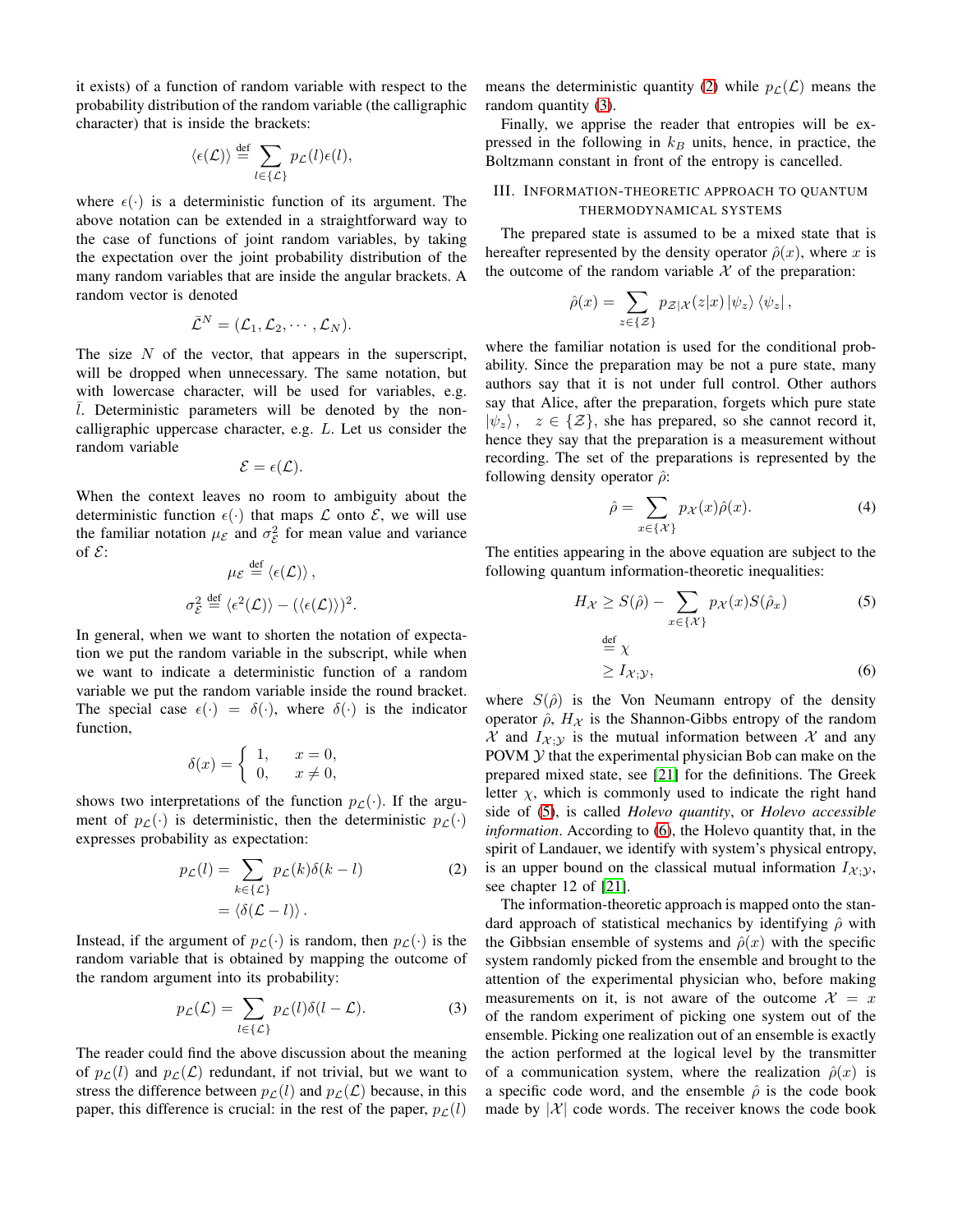and the probability distribution  $p<sub>X</sub>$  of the code words. After (hopefully) error-free detection, the receiver will also know which specific code word has been picked by the transmitter.

In the quantum thermodynamical approach of [\[6\]](#page-16-5), [\[7\]](#page-16-6), the density operator  $\hat{\rho}(x)$  of the system of interest is obtained by tracing out the environment, that, for systems at the thermal equilibrium, is the heat bath that thermalizes the system of interest, from the density operator of the union of environment and system of interest, the *universe* of [\[6\]](#page-16-5). Alice is therefore the surrounding environment that prepares the system and the system is the physical information channel between the environment that prepared it and Bob, the experimental physician that receives the system. The correspondence between the information-theoretic approach and the quantum thermodynamical approach is illustrated in Fig. [1.](#page-3-0)



<span id="page-3-0"></span>Fig. 1. Correspondence between the information-theoretic approach and the quantum thermodynamical approach. The system of interest, modelled by the density operator  $\hat{\rho}(x)$ , is a realization randomly picked with probability  $p_{\mathcal{X}}(x)$  from an ensemble modelled by the density operator  $\hat{\rho}$  of [\(4\)](#page-2-4). The preparation is operated by the environment surrounding the system, e.g., the heat bath in the canonical case of a Gibbsian ensemble. The objective of the receiver is to recover the realization x of the unknown random  $X$  from the result y of any POVM operated on  $\hat{\rho}(x)$ .

In what follows, we consider a system made by  $N$  particles of the same species. For the density operators  $\{\hat{\rho}(x)\}\$ we take

<span id="page-3-1"></span>
$$
\hat{\rho}(x) = \sum_{\bar{l}^N \in \{\bar{\mathcal{L}}^N\}} p_{\bar{\mathcal{L}}^N | \mathcal{X}}(\bar{l}^N | x) | \phi_{\bar{l}^N} \rangle \langle \phi_{\bar{l}^N} | , x \in \{ \mathcal{X} \}, (7)
$$

where the set

$$
\{|\phi_{\bar{l}^N}\rangle\}, \quad \bar{l}^N \in \{\bar{\mathcal{L}}^N\},
$$

form an orthonormal basis for the Hilbert space of the Nparticle system.

Density operators of the type [\(7\)](#page-3-1) will be shown in the following to be adequate for two preparations corresponding to two different definitions of the random  $X$ . One of the two characterizes systems of indexed particles, the other characterizes systems of non-indexed particles. Since  $|\phi_{\bar{l}}\rangle$  is a basis state of the density operator  $\hat{\rho}(x)$ ,

$$
S(\hat{\rho}_x) = -\sum_{\bar{l} \in {\{\bar{\mathcal{L}}}\}} p_{\bar{\mathcal{L}} | \bar{\mathcal{X}}}(\bar{l} | \bar{x}) \log(p_{\bar{\mathcal{L}} | \bar{\mathcal{X}}}(\bar{l} | \bar{x})) \stackrel{\text{def}}{=} H_{\bar{\mathcal{L}} | x}, \quad (8)
$$

where  $H_{\bar{\mathcal{L}}|x}$  denotes the conditional entropy of the random vector  $\overline{\mathcal{L}}$  given the deterministic condition x. Substituting [\(7\)](#page-3-1)

in [\(4\)](#page-2-4), the density operator  $\hat{\rho}$  of [\(4\)](#page-2-4) results

$$
\hat{\rho} = \sum_{x \in \{\mathcal{X}\}} p_{\mathcal{X}}(x) \sum_{\bar{l} \in \{\bar{\mathcal{L}}\}} p_{\bar{\mathcal{L}}|\mathcal{X}}(\bar{l}|x) |\phi_{\bar{l}}\rangle \langle \phi_{\bar{l}}| \n= \sum_{\bar{l} \in \{\bar{\mathcal{L}}\}} p_{\bar{\mathcal{L}}}(\bar{l}) |\phi_{\bar{l}}\rangle \langle \phi_{\bar{l}}| \sum_{x \in \{\mathcal{X}\}} p_{\mathcal{X}|\bar{\mathcal{L}}}(x|\bar{l}) \n= \sum_{\bar{l} \in \{\bar{\mathcal{L}}\}} p_{\bar{\mathcal{L}}}(\bar{l}) |\phi_{\bar{l}}\rangle \langle \phi_{\bar{l}}|, \tag{9}
$$

leading to

<span id="page-3-2"></span>
$$
S(\hat{\rho})=H_{\bar{\mathcal{L}}},
$$

therefore inequality [\(5\)](#page-2-2) becomes the classical inequality

$$
H_{\mathcal{X}} \ge H_{\bar{\mathcal{L}}} - \sum_{x \in \{\mathcal{X}\}} p_{\mathcal{X}}(x) H_{\bar{\mathcal{L}}|x}
$$
  
=  $H_{\bar{\mathcal{L}}} - H_{\bar{\mathcal{L}}|\mathcal{X}}$   
=  $I_{\bar{\mathcal{L}};\mathcal{X}},$ 

where  $H_{\mathcal{Y}|\mathcal{X}}$  is the conditional entropy of  $\mathcal{Y}$  given  $\mathcal{X}$ .

In the following, we restrict our analysis to those  $p_{\mathcal{X}}$  and  $p_{\bar{\mathcal{L}}|\mathcal{X}}$  such that

$$
\sum_{x \in \{\mathcal{X}\}} p_{\mathcal{X}}(x) p_{\bar{\mathcal{L}}|\mathcal{X}}(\bar{l}|x) = \prod_{i=1}^N p_{\mathcal{L}_i}(l_i),
$$

or, in other words, we assume independency between the random variables of the random vector  $\mathcal{L}^N$ ,

<span id="page-3-3"></span>
$$
p_{\bar{\mathcal{L}}^{N}}(\bar{l}^{N}) = \prod_{i=1}^{N} p_{\mathcal{L}_{i}}(l_{i}).
$$
 (10)

Writing the basis states of system's Hilbert space as the tensor product of the basis states of the Hilbert subspaces of the individual particles, we have

$$
p_{\bar{\mathcal{L}}^{N}}(\bar{l}^{N}) \left| \phi_{\bar{l}^{N}} \right\rangle \left\langle \phi_{\bar{l}^{N}} \right| = \prod_{i=1}^{N} p_{\mathcal{L}_{i}}(l_{i}) \bigotimes_{i=1}^{N} \left| \phi_{l_{i}} \right\rangle_{i} \left\langle \phi_{l_{i}} \right|_{i}
$$

$$
= \bigotimes_{i=1}^{N} p_{\mathcal{L}_{i}}(l_{i}) \left| \phi_{l_{i}} \right\rangle_{i} \left\langle \phi_{l_{i}} \right|_{i}
$$

where  $\otimes$  denotes the tensor product,

$$
\{|\phi_l\rangle_i\}, \quad l \in \{\mathcal{L}_i\}, \quad i = 1, 2, \cdots, N,
$$

form an orthonormal basis for the Hilbert subspace of the ith particle and  $\langle \cdot |i \rangle$  is the bra of the *i*-th subspace. Using the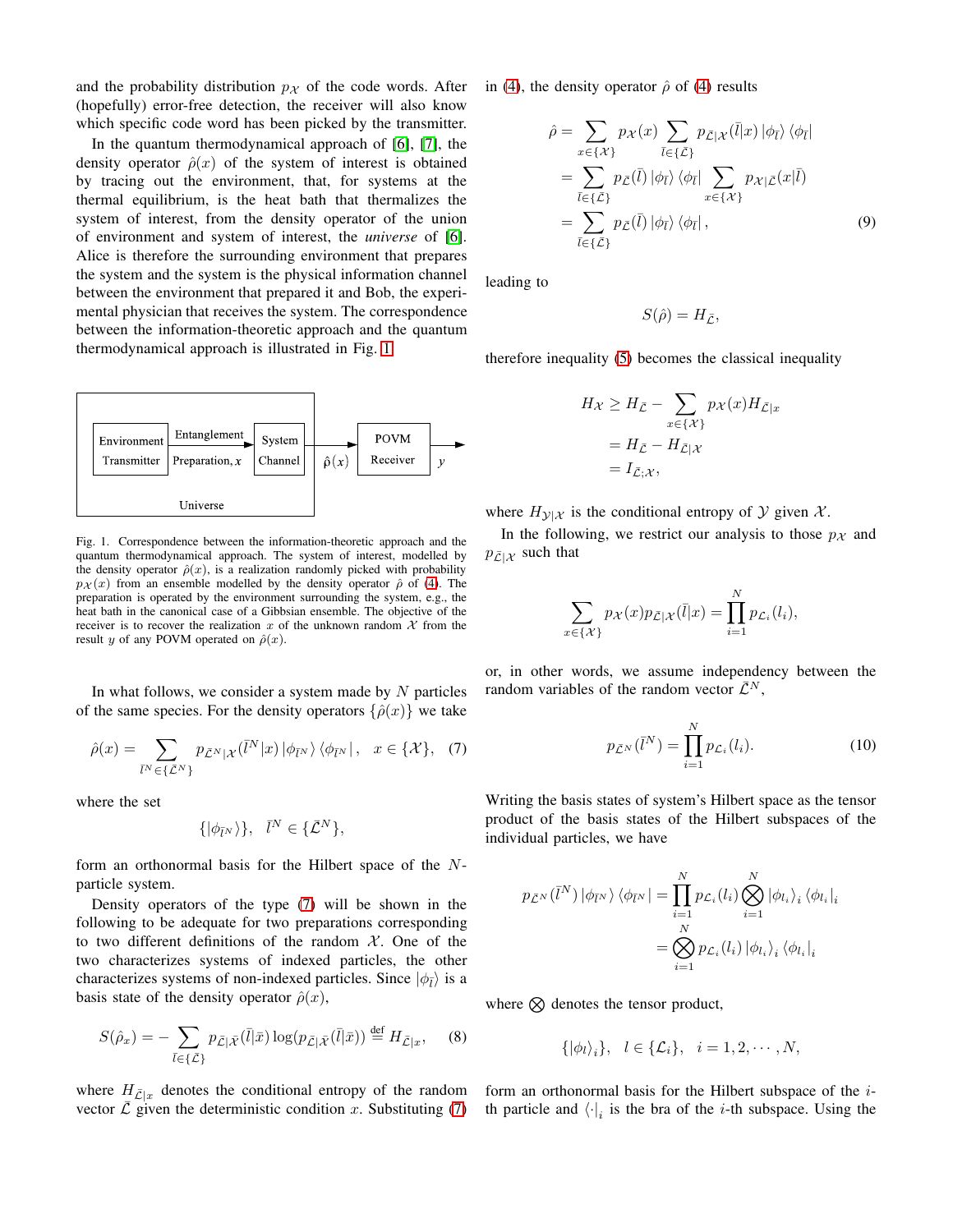above identity in [\(9\)](#page-3-2), we see that the density operator  $\hat{\rho}$  can be factored into the density operators of the  $N$  particles:

$$
\hat{\rho} = \sum_{\bar{l} \in \{\bar{\mathcal{L}}\}} p_{\bar{\mathcal{L}}}(\bar{l}) |\phi_{\bar{l}}\rangle \langle \phi_{\bar{l}}|
$$
\n
$$
= \sum_{l_1 \in \{\mathcal{L}_1\}} \cdots \sum_{l_N \in \{\mathcal{L}_N\}} \bigotimes_{i=1}^N p_{\mathcal{L}_i}(l_i) |\phi_{l_i}\rangle_i \langle \phi_{l_i}|_i
$$
\n
$$
= \left(\sum_{l \in \{\mathcal{L}_1\}} p_{\mathcal{L}_1}(l) |\phi_{l}\rangle_1 \langle \phi_{l}|_1 \right) \otimes \cdots
$$
\n
$$
\cdots \otimes \left(\sum_{l \in \{\mathcal{L}_N\}} p_{\mathcal{L}_N}(l) |\phi_{l}\rangle_N \langle \phi_{l}|_N \right)
$$
\n
$$
= \hat{\rho}_1 \otimes \hat{\rho}_2 \otimes \cdots \otimes \hat{\rho}_N, \qquad (11)
$$

where

$$
\hat{\rho}_i = \sum_{l \in \{\mathcal{L}_i\}} p_{\mathcal{L}_i}(l) \left| \phi_l \right\rangle_i \left\langle \phi_l \right|_i, \quad i = 1, 2, \cdots, N,
$$

is the density operator of the i-th particle.

The algebraic implications of [\(11\)](#page-4-0) have been widely studied in the past, see for instance [\[22\]](#page-16-21), the more recent [\[23\]](#page-16-22) and the bibliography therein. Physically speaking, equation [\(11\)](#page-4-0) means that particles of the ensemble represented by  $\hat{\rho}$  are non entangled between them. It is worth remarking that factorization of  $\hat{\rho}$  does not imply factorization of  $\hat{\rho}(x)$ , basically because factorization of  $p_{\bar{C}}$  does not imply factorization of  $p_{\bar{C}|\mathcal{X}}$ . With these assumptions, while the particles of the system represented by  $\hat{\rho}$  are not entangled between them, the particles of the preparation  $\hat{\rho}(x)$  might be entangled between them, as actually they are in the case of non-indexed particles. However, even if the action of Alice might entangle particles, Bob, being unaware of the specific preparation, must consider the system that he is receiving as the statistical mixture [\(11\)](#page-4-0) of nonentangled particles.

*Example.* Consider  $N = 2$ ,  $\{\mathcal{L}\} = \{0, 1\}$ ,  $\{\mathcal{X}\} = \{0, 1\}$ . It is easy to check that

$$
p_{\mathcal{X}}(0) = p_{\mathcal{X}}(1) = 0.5,
$$
  
\n
$$
p_{\bar{\mathcal{L}}|\mathcal{X}}(0,0|0) = p_{\bar{\mathcal{L}}|\mathcal{X}}(1,1|0) = 0.5,
$$
  
\n
$$
p_{\bar{\mathcal{L}}|\mathcal{X}}(1,0|1) = p_{\bar{\mathcal{L}}|\mathcal{X}}(0,1|1) = 0.5,
$$

lead to [\(10\)](#page-3-3) and, consequently, to [\(11\)](#page-4-0). (This is an example of inner code drawn from the channel coding technique known as *coset coding*. In this example, the inner code is made by the four code words  $\{00, 01, 10, 11\}$  and is partitioned into the two cosets  $\{\mathcal{B}_0\} = \{00, 11\}$  and  $\{\mathcal{B}_1\} = \{01, 10\}$ , where the subscripts 0 and 1 are the bits of an outer code. Here the analogy terminates, because in coset coding there is also one outer code whose code words are mapped onto sequences of cosets of the inner code, while here there is no outer code.) Since

$$
\hat{\rho}(0) = 0.5(|\phi_{0,0}\rangle \langle \phi_{0,0}| + |\phi_{1,1}\rangle \langle \phi_{1,1}|), \n\hat{\rho}(1) = 0.5(|\phi_{1,0}\rangle \langle \phi_{1,0}| + |\phi_{0,1}\rangle \langle \phi_{0,1}|),
$$

we see that, if  $X$  is known, then the two particles are entangled because, given the state that comes out from the measurement made on one of the two particles, the state that will come out from the measurement made on the other particle is known before the measurement. However, if  $X$  is unknown, even if the information that it carries is only one bit, this bit cannot be recovered from the state that comes out from the measurement made on one of the two particles, whichever of the two it is. In this situation, any decision taken by Bob about the unknown  $\mathcal X$  must be based on the consideration of  $\hat \rho$ , that is a system of two non-entangled particles.

<span id="page-4-0"></span>Equation [\(11\)](#page-4-0) maps into the information-theoretic context the standard assumption of non-interacting particles, in the sense that, being non-entangled, particles have not interacted before being presented to Bob. Very well known consequences of the assumption of independency between particles, or, if preferred, of non-interacting particles, are that the total energy of the system is the sum of the energies of the particles, the partition function of the system is the product of the partition functions of the individual particles, the distribution of system's energy that maximizes the entropy of the system is the Boltzmann distribution.

Besides independency, we will also assume that the random variables of the random vector  $\overline{\mathcal{L}}$  are identically distributed, therefore

$$
p_{\mathcal{L}_1}(l) = p_{\mathcal{L}_2}(l) = \cdots = p_{\mathcal{L}_N}(l) = p_{\mathcal{L}}(l).
$$

Identical distribution seems to be a physically sound assumption for systems at the thermal equilibrium even if, in principle, this assumption is an abstract one that could not limit the scope to systems at the thermal equilibrium. Independency and identical distribution lead to

$$
H_{\bar{\mathcal{L}}^N}=NH_{\mathcal{L}}.
$$

In the following, we assume that the Hamiltonian operator of the system is time invariant, and limit the investigation to the case of no degeneracy, so the *l*-th eigenstate  $|\phi_l\rangle$  of the generic particle is in one-to-one correspondence with the l-th energy eigenvalue of the single-particle Hamiltonian operator. When the number of energy eigenvalues is potentially infinite, for concreteness we consider a finite value for  $|\mathcal{L}|$  that we obtain by truncating the set  $\{\mathcal{L}\}\$  to a subset  $\{\mathcal{L}'\}\$  with finite number of elements. The truncation is such that

$$
Pr(\mathcal{L} \notin \{\mathcal{L}'\})
$$

is small enough for our purposes. When the event  $\mathcal{L} \notin \{ \mathcal{L}' \}$ happens, we force  $\mathcal L$  to the closest energy level in  $\{\mathcal L'\}$ . The probability distribution over the truncated set follows in a straightforward way. This transformation of  $\mathcal L$  produces a new random vector  $\mathcal{L}'$  that we consider in place of  $\mathcal L$  and that we rename  $\mathcal{L}$ . Specifically, we will consider the quantum harmonic oscillator, whose *l*-th energy eigenvalue  $\epsilon(l)$  is

<span id="page-4-1"></span>
$$
\epsilon(l) = l\omega\hbar + \frac{1}{2}\omega\hbar, \quad l = 0, 1, \cdots, |\mathcal{L}| - 1, \tag{12}
$$

where

$$
\hbar = 1.05 \cdot 10^{-34} \text{ J} \cdot \text{s}
$$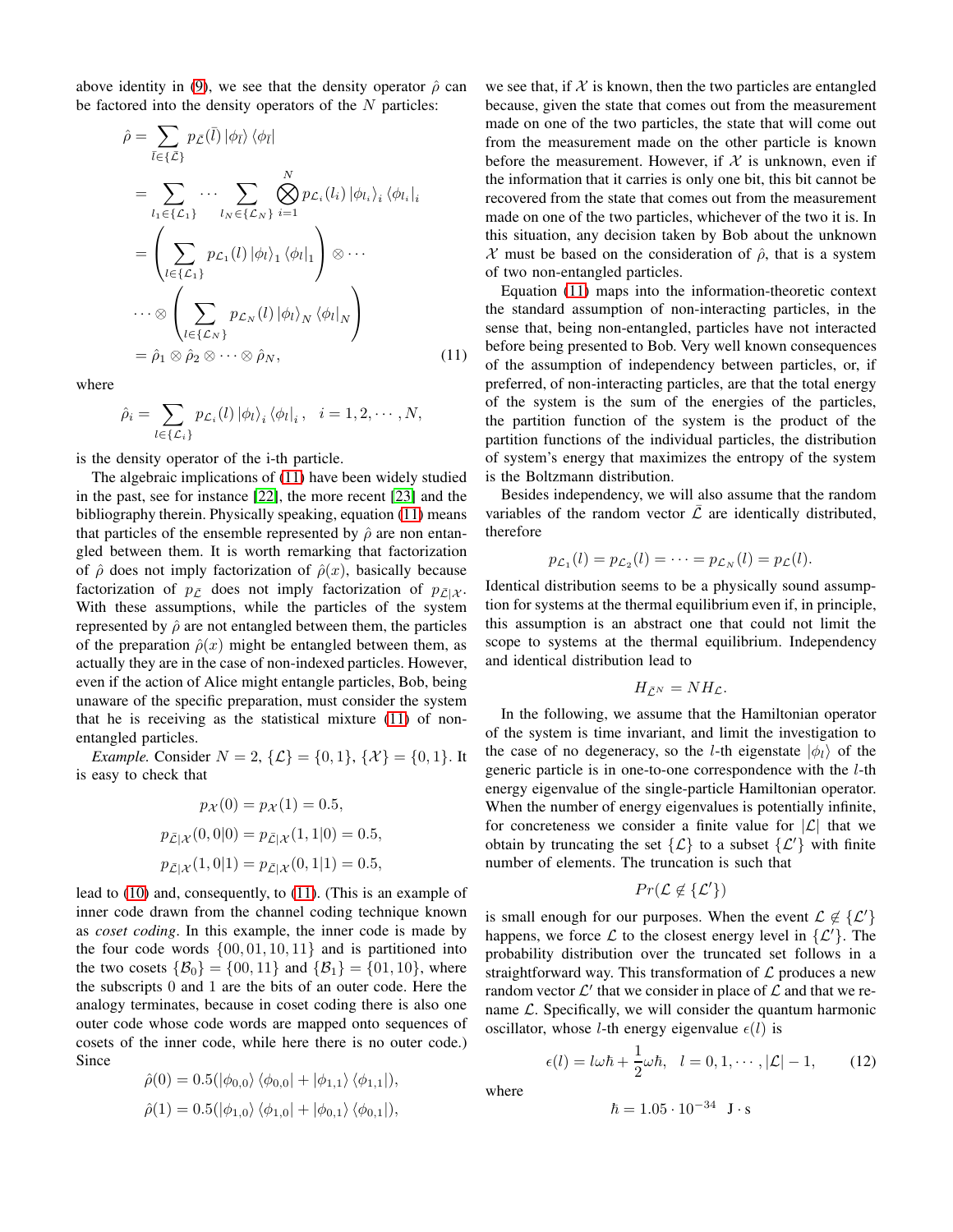is the reduced Planck constant and  $\omega$  is the angular frequency of the oscillation. Another example is that of a particle of mass  $m$  in an one-dimensional box of length  $L$ . In this case, with aperiodic boundary conditions, the  $l$ -th energy eigenvalue is

<span id="page-5-8"></span>
$$
\epsilon(l) = l^2 \frac{\pi^2 \hbar^2}{2mL^2}, \quad l = 1, 2, \cdots, |\mathcal{L}|.
$$
 (13)

# IV. INFORMATION-THEORETIC TYPICALITY OF INDEXED PARTICLES

We use the term indexed in place of the more common distinguishable because we look forward to the case of nonindexed particles, that we will introduce in one of the coming sections, where we assign to (non-)indexed a different meaning than to (in)distinguishable. With "indexed" we mean that  $N$ indexes can permanently associated with a one-to-one correspondence to the  $N$  particles. The permanent association is possible, for instance, when particles occupy distinct portions of space in a solid where particles are at fixed points, e.g. the vertexes of a regular lattice. In this case, the preparation is fully under control and Alice can make an indexed list of the pure states where she prepares the individual indexed particles. Also Bob, thanks to indexing, can make an indexed list of his results. In this situation we take  $\mathcal{X} = \overline{\mathcal{L}}$ , therefore

$$
p_{\bar{\mathcal{L}}|\mathcal{X}}(\bar{l}|x) = p_{\bar{\mathcal{L}}|\bar{\mathcal{L}}}(\bar{l}|\bar{k}) = \begin{cases} 1, & \bar{l} = \bar{k}, \\ 0, & \bar{l} \neq \bar{k}. \end{cases}
$$
(14)

The density operator of the preparation is

$$
\hat{\rho}(x) = \hat{\rho}(\bar{l}) = |\phi_{\bar{l}}\rangle \langle \phi_{\bar{l}}|.
$$

Since  $|\phi_{\bar{l}}\rangle$  is a pure state,

$$
S(\hat{\rho}(x)) = 0,
$$

therefore the Holevo accessible information is the Von Neumann entropy of  $\hat{\rho}$ ,

$$
\chi = S(\hat{\rho}) = H_{\bar{\mathcal{L}}},
$$

that is the Shannon entropy the indexed list which, since by [\(14\)](#page-5-0)  $\bar{\mathcal{L}}$  is known given  $\mathcal{X}$  (actually  $\bar{\mathcal{L}}$  *is*  $\mathcal{X}$ ), is also equal to the mutual information between  $\overline{\mathcal{L}}$  and  $\overline{\mathcal{X}}$ . The realization of the random variable of the preparation fully identifies the state of the system. In statistical mechanics and thermal physics, it is called the *micro*state of the system. Note that we completely skip the notion of phase space and define the microstates directly in the domain of quantized energy. In this way, we will get entropy formulas that are exact also at low temperature, where in contrast the conventional phase-space approach must resort to approximations, see e.g. the recent paper [\[24\]](#page-16-23).

Distinct microstates of the system are obtained by permuting any two elements of vector  $\overline{L}$ , unless the values of the two permuted elements are the same, in which case the permutation does not lead to a distinct microstate. Due to independency between particles,

$$
\chi = S(\hat{\rho}) = \sum_{i=1}^{N} S(\hat{\rho}_i) = \sum_{i=1}^{N} H_{\mathcal{L}_i} = N H_{\mathcal{L}},
$$

where the last equality holds in case of identical distributions. In the analogy with communication and signal theory, we say that

- $\{|\phi_l\rangle\}$  are the basis vectors of an  $|\mathcal{L}|$ -dimensional signal space;
- $\{\epsilon(l)|\phi_l\rangle\}$  is a signal set (modulation) made by  $|\mathcal{L}|$ orthogonal signals;
- $p_{\mathcal{L}}(l)$  is the probability of transmitting the *l*-th signal;
- $H_{\mathcal{L}}$  is the entropy of one signal;
- $\langle \phi_l |$  is the filter matched to  $|\phi_l\rangle$ ;
- $\langle \phi_k | \epsilon(l) | \phi_l \rangle = \epsilon(l) \delta(k-l)$  is the output of the k-th matched receive filter when the l-th signal is transmitted over a noiseless channel, therefore
- $(0, \dots, 0, \epsilon(l), 0, \dots, 0)$  is the *l*-th point of a constellation made by  $|\mathcal{L}|$  points;
- a sequence of  $N$  independent and identically distributed signals  $(N \text{ non-coded signals})$  is transmitted.

*Asymptotic Equipartition Property (AEP)*

Let

$$
H(\mathcal{L}) \stackrel{\text{def}}{=} -\log(p_{\mathcal{L}}(\mathcal{L}))
$$

<span id="page-5-0"></span>be the random entropy of the random variable  $\mathcal L$ . When the N random variables of the random vector  $\bar{\mathcal{L}}^N$  are i.i.d. we have

$$
\lim_{N \to \infty} \frac{1}{N} H(\bar{\mathcal{L}}^N) = \lim_{N \to \infty} -\frac{1}{N} \log(p_{\bar{\mathcal{L}}^N}(\bar{\mathcal{L}}^N))
$$
(15)

<span id="page-5-5"></span><span id="page-5-1"></span>
$$
= \lim_{N \to \infty} -\frac{1}{N} \sum_{i=1}^{N} \log(p_{\mathcal{L}_i}(\mathcal{L}_i)) \qquad (16)
$$

<span id="page-5-2"></span>
$$
= \lim_{N \to \infty} -\frac{1}{N} \sum_{i=1}^{N} \log(p_{\mathcal{L}}(\mathcal{L}_i)) \qquad (17)
$$

<span id="page-5-3"></span>
$$
=\langle H(\mathcal{L})\rangle\tag{18}
$$

<span id="page-5-4"></span>
$$
= -\sum_{l \in \mathcal{L}} p_{\mathcal{L}}(l) \log(p_{\mathcal{L}}(l))
$$

$$
= H_{\mathcal{L}} \tag{19}
$$

where  $(16)$  is the assumption of independency,  $(17)$  is the assumption of identical distribution, [\(18\)](#page-5-3) is the law of large numbers and [\(19\)](#page-5-4) is the definition of entropy. The convergence of the limit [\(15\)](#page-5-5) to [\(18\)](#page-5-3) is in various senses. Our main concern is the case of large but finite  $N$ , hence we consider convergence in probability, that is

<span id="page-5-7"></span>
$$
\lim_{N \to \infty} Pr\left( \left| \frac{1}{N} \log(p_{\bar{\mathcal{L}}^N}(\bar{\mathcal{L}}^N)) + H_{\mathcal{L}} \right| > \eta \right) = 0, \quad (20)
$$

for every  $\eta > 0$ . The above limit is a pillar of classical information theory. In chapter 3 of their book [\[19\]](#page-16-18), Cover and Thomas call it the *Asymptotic Equipartition Property*. [1](#page-5-6) In the context of ergodic theory, many authors refer to [\(20\)](#page-5-7) as to the Shannon-McMillan theorem. Almost everywhere convergence, that strengthens convergence in probability, is known as the Shannon-McMillan-Breiman theorem.

<span id="page-5-6"></span><sup>&</sup>lt;sup>1</sup>Here it is the probability that is equally partitioned, not the energy, hence this AEP has nothing to do with the classical energy equipartition property.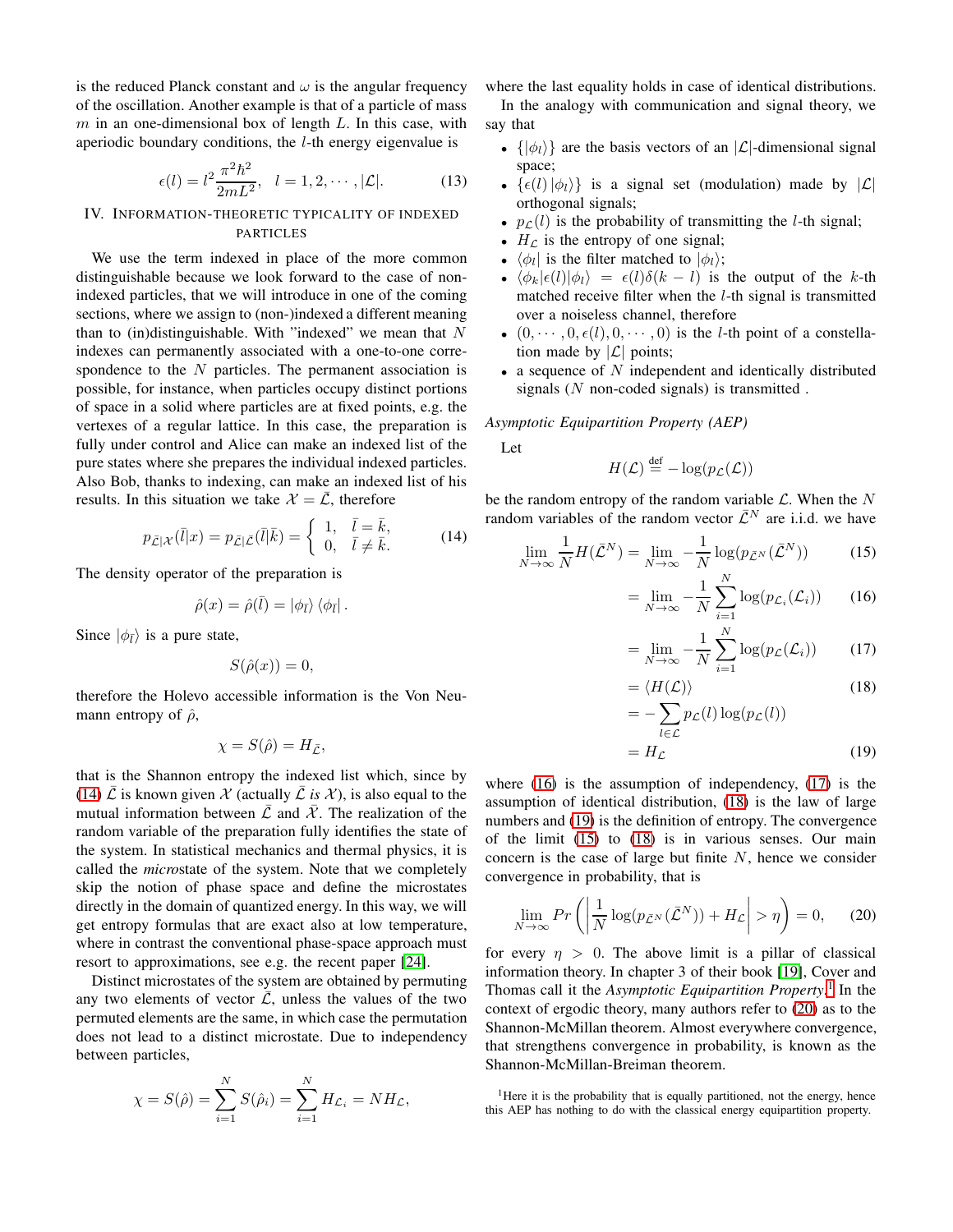Starting from [\(20\)](#page-5-7) we arrive at the concept of *typical set*  $\{\bar{\mathcal{T}}_{{\eta}}^{N}\}\text{, which is a subset of the set }\{\bar{\mathcal{L}}^{N}\}\text{,}$ 

$$
\{\bar{\mathcal{T}}_{{\eta}}^N\} \subseteq \{\bar{\mathcal{L}}^N\},\
$$

whose definition is based on the random probability [\(3\)](#page-2-1). Specifically, the typical set is made by those random vectors whose random probability, for every  $\eta$  and for sufficiently large  $N$ , is a random number that lies in the narrow range

<span id="page-6-0"></span>
$$
e^{-N(H_{\mathcal{L}}+\eta)} \le p_{\bar{\mathcal{L}}^N}(\bar{\mathcal{T}}_\eta^N) \le e^{-N(H_{\mathcal{L}}-\eta)}.
$$
 (21)

The properties of the typical set are that the number of its elements is in the narrow range

$$
e^{N(H_{\mathcal{L}} + \eta)} \ge |\bar{\mathcal{T}}_{\eta}^N| \ge (1 - \eta)e^{N(H_{\mathcal{L}} - \eta)} \tag{22}
$$

and that the probability that the outcome of the random vector  $\bar{\mathcal{L}}^N$  belongs to the typical set is

<span id="page-6-1"></span>
$$
Pr(\bar{\mathcal{L}}^N \in \{\bar{\mathcal{T}}^N_\eta\}) > 1 - \eta,\tag{23}
$$

see again [\[19\]](#page-16-18). Using the language of statistical mechanics, we can look at the elements of the typical set as at the *accessible* microstates. For  $N$  large enough, inequalities [\(21\)](#page-6-0)-[\(23\)](#page-6-1) show that their number is nearly  $e^{NH_{\mathcal{L}}}$  and that their *overwhelming majority* is nearly equiprobable. Compared to the standard approach, where microstates are either accessible (with uniform probability) or non-accessible (zero probability of access), here all the microstates that have non-zero probability are in principle accessible, but with different probabilities.

## V. MACROSTATES AND THE DISTRIBUTION OF THE OCCUPANCY NUMBERS

Given a vector  $\bar{l}^N$ , the *l*-th occupancy number  $N_l$  is the number of elements of  $\bar{l}^N$  whose value is l:

$$
N_l \stackrel{\text{def}}{=} \sum_{i=1}^N \delta(l - l_i), \ \ \forall \ l \ \in \{\mathcal{L}\},
$$

with

$$
N = \sum_{l \in \{\mathcal{L}\}} N_l.
$$

Let  $\overline{N}$  denote the generic vector of the  $|\mathcal{L}|$  occupancy numbers. The *macrostate* associated to the vector  $N$  of the occupancy numbers, hereafter called *occupancy macrostate*, is the following set of microstates

$$
\{\bar{l}(\bar{N})\} = \{\bar{l}_1(\bar{N}), \bar{l}_2(\bar{N}), \cdots, \bar{l}_{W_M(\bar{N})}(\bar{N})\},\qquad(24)
$$

where  $\overline{l}_1(N)$  is a vector whose occupancy numbers are the elements of  $\bar{N}$ , the subscript *i* indicates the *i*-th distinct permutation of the elements of  $\overline{l}_1(N)$ , and the number of elements  $W_M(N)$  of the set of distinct permutations is the multinomial coefficient,

$$
W_M(\bar{N}) = \frac{\left(\sum_{l \in \{\mathcal{L}\}} N_l\right)!}{\prod_{l \in \{\mathcal{L}\}} N_l!},
$$

where we put the subscript  $_M$  below W to emphasize that  $W_M(\cdot)$  is the Multinomial coefficient.

The macrostate of the occupancy numbers is the most detailed macrostate, because it allows the definition of any other macrostate by

<span id="page-6-2"></span>
$$
M = \sum_{l \in \{\mathcal{L}\}} N_l m(l),\tag{25}
$$

$$
\{\bar{l}(M)\} = \bigcup_{\bar{N}: \sum_{l \in \{\mathcal{L}\}} N_l m(l) = M} \{\bar{l}(\bar{N})\}.
$$

where  $m(\cdot)$  is a deterministic function of its argument. The number of microstates belonging to the macrostate is

$$
W(M) = \sum_{\bar{N}:\sum_{l\in\{\mathcal{L}\}}N_l m(l)=M} W_M(\bar{N}).
$$

When the vector of energy levels is regarded a random vector, the  $l$ -th element of the vector of the occupancy numbers is the sum of the random binary numbers  $\delta(l - \mathcal{L}_i)$ . The l-th occupancy number is therefore a random variable that we call  $\mathcal{N}_l$ . In this case, the sum [\(25\)](#page-6-2) becomes a random variable that we call  $M$ . The probability of a macrostate is the probability that the outcome of the measurement is a microstate that belongs to the macrostate, hence the probability of the macrostate can be identified with the probability of  $M$ ,

$$
Pr(\bar{\mathcal{L}} \in \{\bar{l}(\mathcal{M})\}) = p_{\mathcal{M}}(\mathcal{M}),
$$

where  $m$  spans the support set of  $M$ . The set of vectors belonging to  $\{\bar{l}(\mathcal{M})\}$  can be partitioned into non-overlapping subsets of the type [\(24\)](#page-6-3), hence the probability distribution of the random macrostate is

$$
p_{\mathcal{M}}(m) = \sum_{\bar{n}:\sum_{l\in\{\mathcal{L}\}}n_l m(l)=m} p_{\bar{\mathcal{N}}}(\bar{n}),
$$

where, here and in what follows, vector  $\bar{n}$  spans the support set of the random vector  $\overline{\mathcal{N}}$ .

One example of random macrostate is system's total random energy, for which  $m(l) = \epsilon(l)$ :

$$
\mathcal{E}_{\Sigma} = \sum_{l \in \{\mathcal{L}\}} \mathcal{N}_l \epsilon(l),
$$

<span id="page-6-3"></span>where we put the subscript  $\Sigma$  to distinguish system's random energy  $\mathcal{E}_{\Sigma}$  from the random energy  $\mathcal E$  of one particle. Also the total number of particles can be seen as a random macrostate, the one that is obtained with  $m(l) = 1$ :

$$
\mathcal{N} = \sum_{l \in \{\mathcal{L}\}} \mathcal{N}_l.
$$

Another interesting example is the total random entropy macrostate, which is obtained with  $m(l) = -\log(p_{\mathcal{L}}(l))$ :

<span id="page-6-4"></span>
$$
H(\bar{\mathcal{L}}) = -\sum_{l \in \{\mathcal{L}\}} \mathcal{N}_l \log(p_{\mathcal{L}}(l)). \tag{26}
$$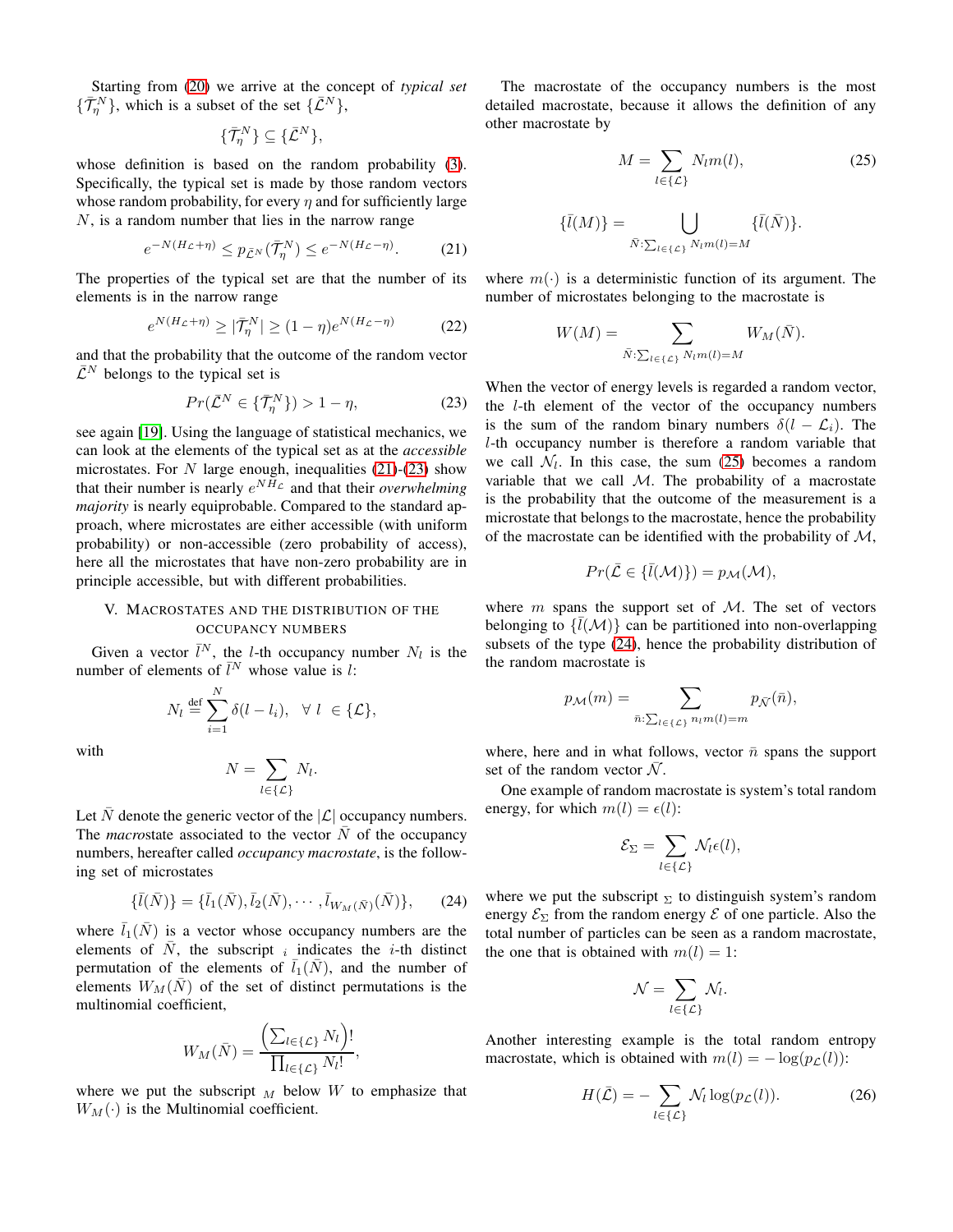## *Multinomial distribution of the occupancy numbers*

A consequence of the i.i.d. assumption that we make for the random energy levels is that the conditional probability distribution of the random vector  $\overline{N}$  given the total random number of particles is the multinomial distribution:

$$
p_{\bar{\mathcal{N}}|\mathcal{N}}(\bar{n}|n) = n! \prod_{l \in \{\mathcal{L}\}} \frac{(p_{\mathcal{L}}(l))^{n_l}}{n_l!},\tag{27}
$$

where the variable n, that spans the support set of  $N$ , is constrained by the deterministic equation

$$
n = \sum_{l \in \{\mathcal{L}\}} n_l.
$$

To our best knowledge, it is observed here for the first time that the conditional distribution of the occupancy numbers given the total number of particles is the multinomial distribution [\(27\)](#page-7-0). Although the multinomial coefficient is a recurring figure in statistical mechanics since the times of Boltzmann, the term  $\prod_{l \in {\{\mathcal{L}\}}}(p_{\mathcal{L}}(l))^{n_l}$  that appears in [\(27\)](#page-7-0) is not present in Boltzmann neither, to our best knowledge, in the subsequent literature, at least with the meaning that it has in [\(27\)](#page-7-0). It could seem obvious, but it is worth remarking that, while the multinomial coefficient is a number, the product between the multinomial coefficient and the probability distribution  $\{\prod_{l\in\{\mathcal{L}\}}(p_{\mathcal{L}}(l))^{n_l}\}\$  is a probability distribution! In the open literature, the multinomial distribution is considered only when the probability distribution  $p<sub>L</sub>$  is uniform. In this case, see e.g. [\[25\]](#page-16-24), [\[26\]](#page-16-25) and II.5 of [\[27\]](#page-16-26), the uniform distribution of course is not the distribution of energy levels. The multinomial distribution appears in eqn. (8) of 6.2 of [\[28\]](#page-16-27) with the same meaning as here, but in the cited reference it appears only in a passage of a mere algebraic manipulation of a partition function that allows to calculate the partition function itself by the help of the multinomial theorem. Actually, the authors of [\[28\]](#page-16-27) seem not to give to the multinomial distribution any other meaning than that of a term involved in an algebraic manipulation. In [\[28\]](#page-16-27), eqn. 6.3.12, the authors claim that the distribution of the occupancy numbers in the canonical ensemble is the Poisson distribution. However, the occupancy numbers cannot follow the Poisson distribution if the total number of particles is deterministic, as it actually is in the canonical ensemble, hence this claim is not compatible with the constraint on the total number of particle of eqn. 6.2.3 of the same book. An interesting use of the multinomial distribution is made in [\[29\]](#page-16-28), but, in that paper, entropy is defined in the phase space and the multinomial distribution is used to describe the occupancy of space, not of the energy levels.

It is convenient to write the probability distribution of the occupancy numbers in the form

$$
p_{\bar{\mathcal{N}}}(\bar{n}) = \sum_{n=0}^{\infty} p_{\mathcal{N}}(n) p_{\bar{\mathcal{N}}|\mathcal{N}}(\bar{n}|n). \tag{28}
$$

When the number of particles is deterministic and equal to N,

$$
p_{\mathcal{N}}(n) = \delta(N - n),
$$

which, substituted in [\(28\)](#page-7-1) together with [\(27\)](#page-7-0) leads to

$$
p_{\bar{\mathcal{N}}}(\bar{n}) = N! \prod_{l \in \{\mathcal{L}\}} \frac{(p_{\mathcal{L}}(l))^{n_l}}{n_l!},\tag{29}
$$

<span id="page-7-4"></span><span id="page-7-2"></span>.

<span id="page-7-0"></span>with the constraint

$$
N = \sum_{l \in \{\mathcal{L}\}} n_l
$$

The probability distribution [\(29\)](#page-7-2) is again a multinomial distribution, with the deterministic parameter  $N$  in place of the variable n. Mean values and covariances of the multinomial distribution are

<span id="page-7-3"></span>
$$
\mu_{\mathcal{N}_l} = N p_{\mathcal{L}}(l),
$$

$$
\sigma_{\mathcal{N}_l \mathcal{N}_k}^2 \stackrel{\text{def}}{=} \langle \mathcal{N}_l \mathcal{N}_k \rangle - \langle \mathcal{N}_l \rangle \langle \mathcal{N}_k \rangle
$$
  
= 
$$
\begin{cases} Np_{\mathcal{L}}(l)(1 - p_{\mathcal{L}}(l)), & l = k, \\ -Np_{\mathcal{L}}(l)p_{\mathcal{L}}(k), & l \neq k. \end{cases}
$$
 (30)

Random entropy and entropy are

$$
H(\bar{\mathcal{N}}) = -\log(N!) + \sum_{l \in \{\mathcal{L}\}} \log(\mathcal{N}_l!) - \mathcal{N}_l \log(p_{\mathcal{L}}(l)), \quad (31)
$$

$$
H_{\bar{N}} = NH_{\mathcal{L}} - \log(N!) + \sum_{l \in \{\mathcal{L}\}} \langle \log(\mathcal{N}_l!) \rangle \tag{32}
$$

Since  $\overline{\mathcal{N}}$  is known given  $\overline{\mathcal{L}}$ , we have that  $H(\overline{\mathcal{N}} | \overline{\mathcal{L}}) = 0$ , therefore

<span id="page-7-7"></span><span id="page-7-6"></span>
$$
H(\bar{\mathcal{N}}) = H(\bar{\mathcal{L}}) - H(\bar{\mathcal{L}}|\bar{\mathcal{N}}),\tag{33}
$$

which, together with [\(31\)](#page-7-3) and [\(26\)](#page-6-4), identifies the random conditional entropy

<span id="page-7-5"></span>
$$
H(\overline{\mathcal{L}}|\overline{\mathcal{N}}) = \log(N!) - \sum_{l \in \{\mathcal{L}\}} \log(\mathcal{N}_l!) = \log(W_M(\overline{\mathcal{N}})) \quad (34)
$$

and the conditional entropy

$$
H_{\bar{\mathcal{L}}|\bar{\mathcal{N}}} = \langle \log(W_M(\bar{\mathcal{N}})) \rangle ,
$$

see [\[30\]](#page-16-29) for the calculation of the expectation in integral form.

#### *Poissonian distributions of the occupancy numbers*

Let us now consider the case where the system can randomly exchange particles with the environment. This happens, for instance, when the system, e.g. a gas, occupies a region of space that is not bounded by impenetrable walls, so that particles can freely come in and out of the region of interest.

<span id="page-7-1"></span>We assume that the position where a particle can be detected is a continuous random variable with uniform distribution over a virtually unbounded region of space that includes the region of interest and the surroundings. This assumption is reasonable when the open systems of interest is made by the particles detected in the region of interest and it is at the thermal equilibrium with the surrounding environment. In this case, the open system of interest is one element of the grand canonical ensemble. If, besides the uniform distribution, we also assume that two particles cannot be detected in the same position and that the positions where particles are detected are independent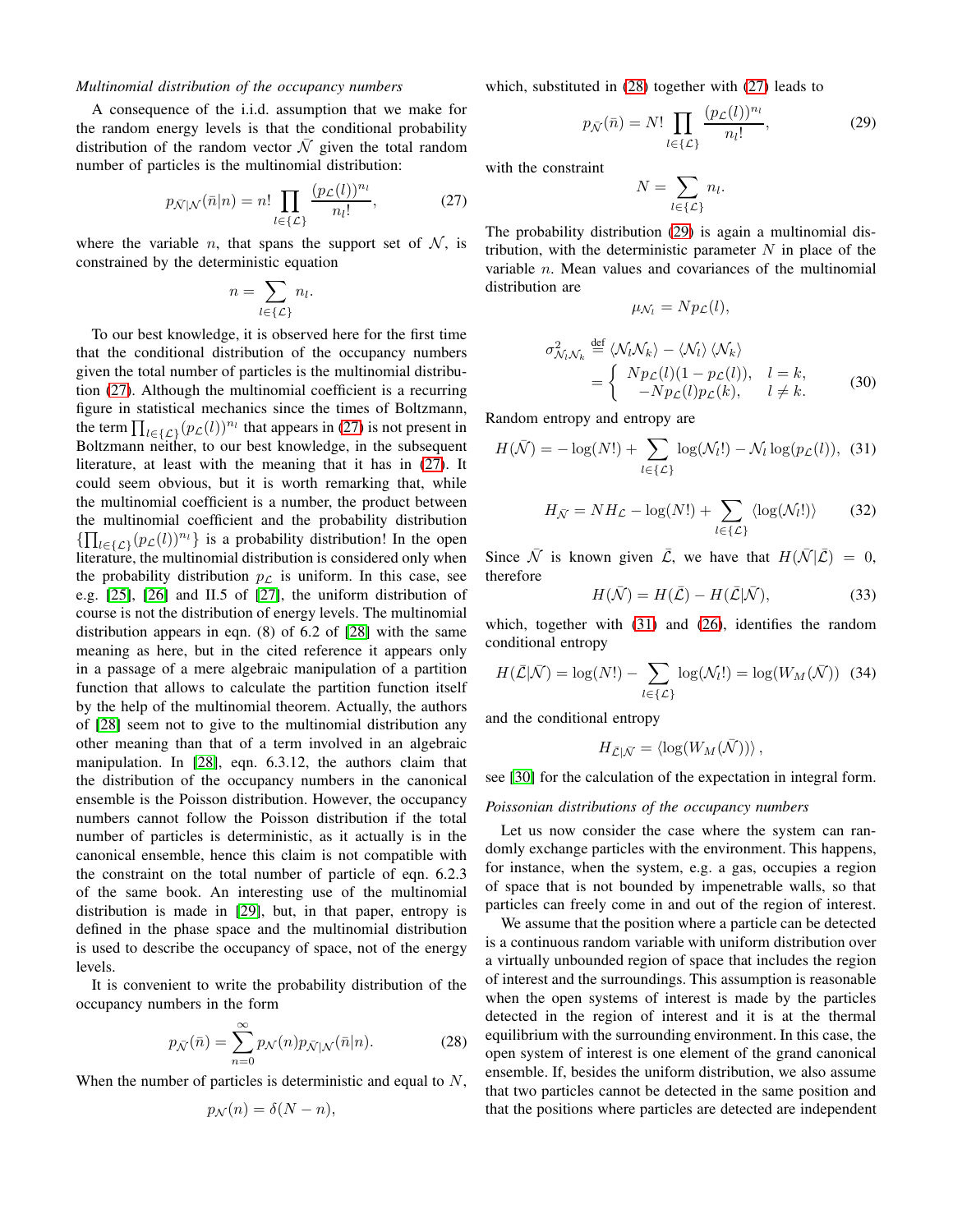random variables, then the random number  $N$  of particles inside the region of interest follows the Poisson distribution:

$$
p_{\mathcal{N}}(n) = \frac{\lambda^n e^{-\lambda}}{n!}
$$

,

whose mean value and variance are

$$
\mu_{\mathcal{N}} = \lambda,
$$
  

$$
\sigma_{\mathcal{N}}^2 = \lambda.
$$

Here the expected number of particles plays the same role that the deterministic parameter  $N$  plays in case of fixed number of particles. The relationship between the multinomial and the Poisson probability distributions and between them and the canonical and grand canonical ensembles has been investigated in [\[31\]](#page-16-30). We hereafter show that the random occupancy numbers of the random vector  $\overline{\mathcal{N}}$  are Poissonian random variables independent between them. Independency between the occupancy numbers is not that obvious. For instance, [\(30\)](#page-7-4) shows that the occupancy numbers of the multinomial distribution are not independent between them.

Substituting [\(27\)](#page-7-0) and the Poisson distribution for  $p_{\mathcal{N}}(n)$  in [\(28\)](#page-7-1) one gets

$$
p_{\bar{\mathcal{N}}}(\bar{n}) = \lambda^{\sum_{l \in \{\mathcal{L}\}} n_l} e^{-\lambda} \prod_{l \in \{\mathcal{L}\}} \frac{(p_{\mathcal{L}}(l))^{n_l}}{n_l!}.
$$
 (35)

Substituting

<span id="page-8-2"></span>
$$
p_{\mathcal{L}}(l) = \frac{\langle \mathcal{N}_l \rangle}{\langle \mathcal{N} \rangle} = \frac{\lambda_l}{\lambda}
$$
 (36)

and

$$
e^{-\lambda} = \prod_{l \in \{\mathcal{L}\}} e^{-\lambda_l}
$$

in equation [\(35\)](#page-8-0) one finds

$$
p_{\bar{\mathcal{N}}}(\bar{n}) = \prod_{l \in \{\mathcal{L}\}} \frac{(\lambda_l)^{n_l} e^{-\lambda_l}}{n_l!},\tag{37}
$$

that is the product of Poisson distributions with parameters  $\lambda_l = \langle \mathcal{N}_l \rangle$ .

Using for the occupancy numbers the independent Poisson random variables [\(37\)](#page-8-1), for the random entropy and for the entropy we have

$$
H(\bar{\mathcal{N}}) = \sum_{l \in \{\mathcal{L}\}} \lambda_l - \mathcal{N}_l \log(\lambda_l) + \log(\mathcal{N}_l!),
$$
  
\n
$$
H_{\bar{\mathcal{N}}} = \sum_{l \in \{\mathcal{L}\}} \lambda_l - \lambda_l \log(\lambda_l) + \langle \log(\mathcal{N}_l!) \rangle,
$$
  
\n
$$
= \lambda H_{\mathcal{L}} - \lambda(\log(\lambda) - 1) + \sum_{l \in \{\mathcal{L}\}} \langle \log(\mathcal{N}_l!) \rangle,
$$

where in the second equality we use [\(36\)](#page-8-2). An integral form for the above expectation has been recently worked out in [\[30\]](#page-16-29). The conditional entropy in this case is

$$
H_{\bar{\mathcal{L}}|\bar{\mathcal{N}}} = \lambda(\log(\lambda) - 1) - \sum_{l \in \{\mathcal{L}\}} \langle \log(\mathcal{N}_l!) \rangle.
$$

The conclusion that, when the system exchanges particles with the environment, the probability distribution of  $\mathcal{N}_l$  is Poisson, is achieved, by different arguments, also in the standard treatment of the classical ideal gas at high temperature, see for instance 21.2.4-21.2.6 of [\[32\]](#page-16-31) where, however, independency between the random occupancy numbers is not discussed. Here the Poisson distribution for the random number of particles descends directly from the uniformity of the spatial distribution of particles in the unbounded region of space that includes the region of interest, an assumption that seems reasonable also at low temperature.

## *Monochromatic quantum harmonic oscillators at the thermal equilibrium*

After Jaynes [\[17\]](#page-16-16), it is widely accepted that the probability distribution of the energy levels of a system at the thermal equilibrium is the one that maximizes  $H<sub>L</sub>$  for the given the temperature of the heat bath that thermalizes the system. Entropy maximization leads to the one-particle Boltzmann distribution

<span id="page-8-6"></span>
$$
p_{\mathcal{L}}(l) = \frac{1}{Z} e^{-\beta \epsilon(l)},
$$
\n(38)

<span id="page-8-0"></span>where

<span id="page-8-3"></span>
$$
Z = \sum_{l \in \{\mathcal{L}\}} e^{-\beta \epsilon(l)} \tag{39}
$$

is the one-particle partition function and

<span id="page-8-8"></span>
$$
\beta = (k_B T)^{-1},
$$

where  $T$  is the temperature of the heat bath in Kelvin degrees. The Boltzmann distribution can be used to find the one-particle random entropy and its expectation:

$$
H(\mathcal{L}) = \log(Ze^{\beta \epsilon(\mathcal{L})}) = \log(Z) + \beta \epsilon(\mathcal{L}),
$$

$$
H_{\mathcal{L}} = \log(Z) + \beta \mu_{\mathcal{E}},
$$
(40)

<span id="page-8-1"></span>where

<span id="page-8-9"></span>
$$
\mu_{\mathcal{E}} = \frac{1}{Z} \sum_{l \in \{\mathcal{L}\}} \epsilon(l) e^{-\beta \epsilon(l)}.
$$
\n(41)

For the quantum harmonic oscillator [\(12\)](#page-4-1) at the thermal equilibrium, the partition function [\(39\)](#page-8-3) turns out to be a geometric series, whose calculation is straightforward:[2](#page-8-4)

<span id="page-8-5"></span>
$$
Z = e^{-\frac{\beta \omega \hbar}{2}} \sum_{l=0}^{\infty} e^{-\beta l \omega \hbar} = \frac{e^{-\frac{\beta \omega \hbar}{2}}}{1 - e^{-\beta \omega \hbar}}.
$$
 (42)

Using [\(42\)](#page-8-5) in [\(38\)](#page-8-6), we see that the probability distribution of the random quantum number  $\mathcal L$  of [\(12\)](#page-4-1) is the geometric distribution:

<span id="page-8-7"></span>
$$
p_{\mathcal{L}}(l) = p(1-p)^{l}, \quad l = 0, 1, \cdots,
$$
 (43)

<span id="page-8-4"></span> $^{2}$ As in 3.8 of [\[28\]](#page-16-27), for completeness we consider the energy of the ground state in the calculations. However, as observed in 16.3 of [\[32\]](#page-16-31), adding the energy of the ground state produces only a shift that does not impact neither the probability distribution nor the entropy.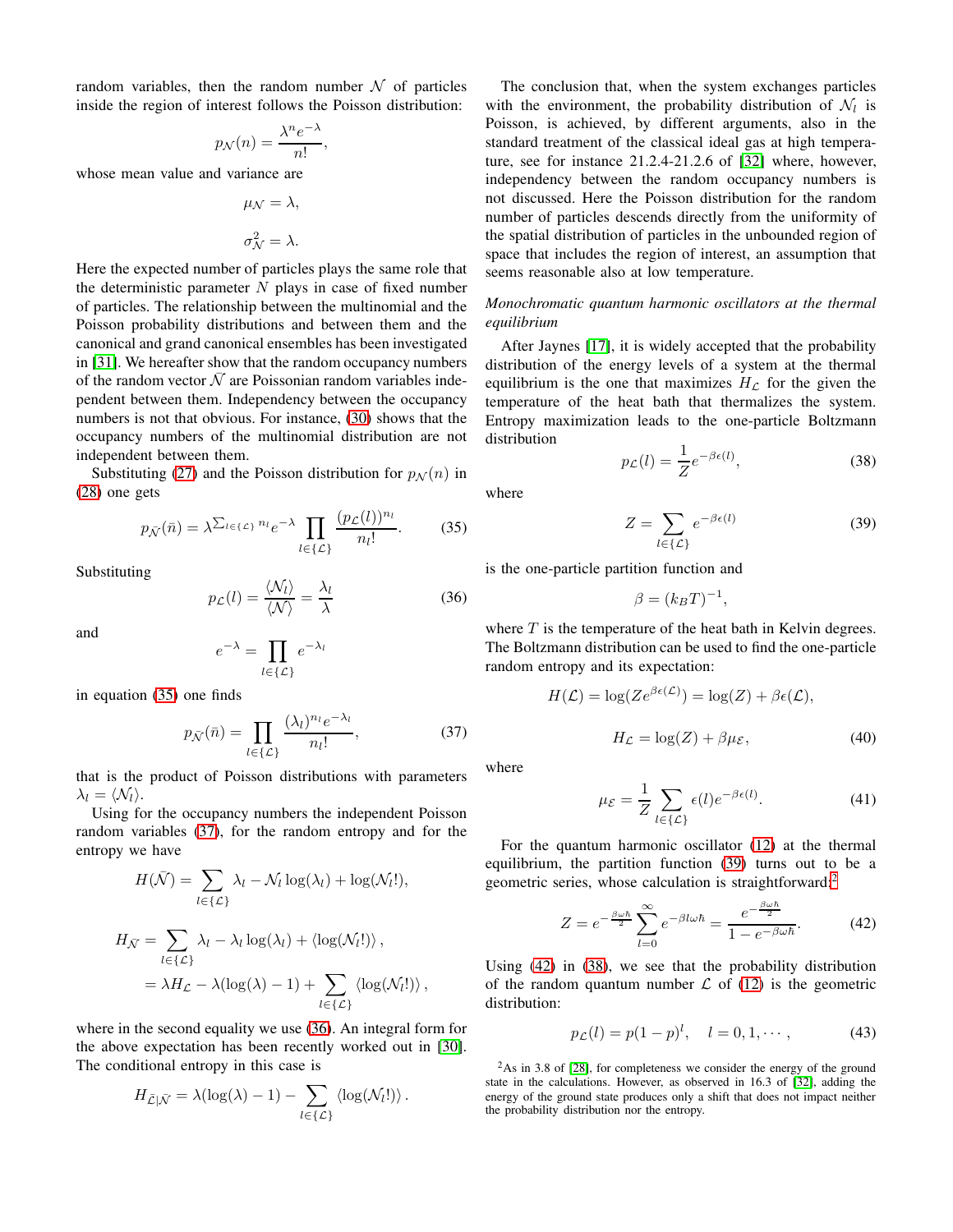with

$$
p = 1 - e^{-\beta \omega \hbar} = \frac{e^{-\frac{\beta \omega \hbar}{2}}}{Z},
$$

see 7.5.6 of [\[33\]](#page-16-32) for the derivation of [\(43\)](#page-8-7) in a full quantummechanical approach. The mean value of the geometric distribution is

$$
\mu_{\mathcal{L}} = \frac{1-p}{p} = \frac{e^{-\beta \omega \hbar}}{1 - e^{-\beta \omega \hbar}} = \frac{1}{e^{\beta \omega \hbar} - 1}.
$$

The entropy-temperature relation can be obtained from [\(40\)](#page-8-8):

$$
H_{\mathcal{L}} = \log(Z) + \beta \mu_{\mathcal{E}}
$$
  
=  $\log \left( \frac{1}{1 - e^{-\beta \omega \hbar}} \right) + \frac{\beta \omega \hbar}{e^{\beta \omega \hbar} - 1},$ 

where in the second equality we substitute [\(42\)](#page-8-5) and

$$
\mu_{\mathcal{E}} = \omega \hbar \left( \frac{1}{2} + \mu_{\mathcal{L}} \right).
$$

The random sum of the energies of a system of N monochromatic harmonic quantum oscillators is fully characterized by the random sum  $\mathcal{L}_{\Sigma}$  of the N quantum numbers,

$$
\mathcal{L}_{\Sigma} = \sum_{l \in \{\mathcal{L}\}} \mathcal{N}_l l = \sum_{i=1}^N \mathcal{L}_i.
$$

The last equality shows that  $\mathcal{L}_{\Sigma}$  is the sum of N i.i.d. random variables, which, at the thermal equilibrium, are geometrically distributed, see [\(43\)](#page-8-7), therefore the distribution of  $\mathcal{L}_{\Sigma}$  is the negative binomial distribution:

$$
p_{\mathcal{L}_{\Sigma}}(l) = W_{NB}(l, N)p^{N}(1-p)^{l}
$$

where l spans the support set of  $\mathcal{L}_{\Sigma}$  and

$$
W_{NB}(l,N) = \frac{(l+N-1)!}{l!(N-1)!}
$$

is the negative binomial coefficient. The random entropy is

$$
H(\mathcal{L}_{\Sigma}) = -\log(W_{NB}(\mathcal{L}_{\Sigma}, N)) - \log(p^{N}(1-p)^{\mathcal{L}_{\Sigma}})
$$
  
=  $H(\bar{\mathcal{L}}) - \log(W_{NB}(\mathcal{L}_{\Sigma}, N)),$ 

which identifies the random conditional entropy

<span id="page-9-0"></span>
$$
H(\bar{\mathcal{L}}|\mathcal{L}_{\Sigma}) = \log(W_{NB}(\mathcal{L}_{\Sigma}, N))
$$
\n(44)

and the conditional entropy

$$
H_{\bar{\mathcal{L}}|\mathcal{L}_{\Sigma}} = \langle \log(W_{NB}(\mathcal{L}_{\Sigma}, N)) \rangle.
$$

The reader is referred to chapter 5 of [\[34\]](#page-16-33) for the relation between the negative binomial distribution and the geometric distribution and to [\[30\]](#page-16-29) for the entropy of the negative binomial distribution. To our best knowledge, it is recognized here for the first time that the probability distribution of the random total quantum number  $\mathcal{L}_{\Sigma}$  of a system of N i.i.d. quantum harmonic oscillators all oscillating with the same angular frequency is negative binomial. At least to our best knowledge, this result has no equivalent in the open bibliography, where only the mean value and the variance of  $\mathcal{L}_{\Sigma}$  can be found.

## *Conditional equiprobability of microstates*

Equation [\(34\)](#page-7-5) *demonstrates* that the conditional probability of microstates given the occupancy macrostate is independent of the specific microstate, it depends only on the macrostate, that is

$$
p_{\bar{\mathcal{L}}|\bar{\mathcal{N}}}(\bar{\mathcal{L}}|\bar{\mathcal{N}}) = \begin{cases} \frac{1}{W_M(\bar{\mathcal{N}})}, & \bar{\mathcal{L}} \in \{\bar{\mathcal{L}}(\bar{\mathcal{N}})\}, \\ 0, & \bar{\mathcal{L}} \notin \{\bar{\mathcal{L}}(\bar{\mathcal{N}})\}, \end{cases}
$$

or, in other words, [\(34\)](#page-7-5) demonstrates that the conditional probability of the  $W_M(\bar{\mathcal{N}})$  microstates belonging to the occupancy macrostate characterized by the occupancy numbers  $\overline{N}$  is the same for all the microstates that constitute the macrostate and is equal to  $(W_M(\bar{\mathcal{N}}))^{-1}$ . As a consequence, for a deterministic and known vector of the occupancy numbers, conditional entropy and conditional random entropy are equal to the Boltzmann entropy [\(1\)](#page-0-0) with  $W = W_M(N)$ :

$$
H_{\bar{\mathcal{L}}|\bar{N}} = H(\bar{\mathcal{L}}|\bar{N}) = \log(W_M(\bar{N})).
$$

Taking  $\mathcal{L}_{\Sigma}$  as random condition, from [\(44\)](#page-9-0) we see that the conditional probability of microstates of the system of  $N$ monochromatic quantum harmonic oscillators is

$$
p_{\bar{\mathcal{L}}|\mathcal{L}_{\Sigma}}(\bar{\mathcal{L}}|\mathcal{L}_{\Sigma}) = \begin{cases} \frac{1}{W_{NB}(\mathcal{L}_{\Sigma},N)}, & \bar{\mathcal{L}} \in \{\bar{\mathcal{L}}(\mathcal{L}_{\Sigma})\}, \\ 0, & \bar{\mathcal{L}} \notin \{\bar{\mathcal{L}}(\mathcal{L}_{\Sigma})\}. \end{cases}
$$

Also in this case we have *demonstrated* that all the  $W_{NB}(\mathcal{L}_\Sigma, N)$  arrangements of energy quanta are conditionally equiprobable given the total number  $\mathcal{L}_{\Sigma}$  of energy quanta. The words *experience compelled physics to...* and *...came as a shock to intuition* are used by Feller in chapter 2 of his book [\[27\]](#page-16-26) to comment on the counter-intuitive equiprobability of all the arrangements of a given number of energy quanta and on the need of forcing their equiprobability on the basis of the experimental evidence. Actually, no experience compelled us to this result, neither it causes any shock to our intuition: it is a mere consequence of conditional equiprobability of microstates given the energy macrostate.

More generally, the probability distribution of the random energies of N i.i.d. particles at the thermal equilibrium is

<span id="page-9-1"></span>
$$
p_{\bar{\mathcal{E}}}(\bar{\mathcal{E}}) = \frac{e^{-\beta \sum_{i=1}^{N} \mathcal{E}_i}}{Z^N}.
$$
 (45)

The probability distribution [\(45\)](#page-9-1) is independent of the specific vector of energies, it depends only on the sum of its elements. Therefore also in this case microstates are conditionally equiprobable given the total energy. However, in the general case working out a closed form for the number of conditionally equiprobable microstates, that depend on the quantization rule  $\epsilon(l)$ , can be difficult. The same difficulty can be found with the probability distribution of the total energy. For  $N \to \infty$ , by the central limit theorem, the probability distribution of the random sample mean

$$
\frac{1}{N} \sum_{i=1}^{N} \mathcal{E}_i
$$

tends to a normal probability density function with mean value  $\mu_{\mathcal{E}}$  and variance  $N^{-1}\sigma_{\mathcal{E}}^2$ , therefore, for large N, the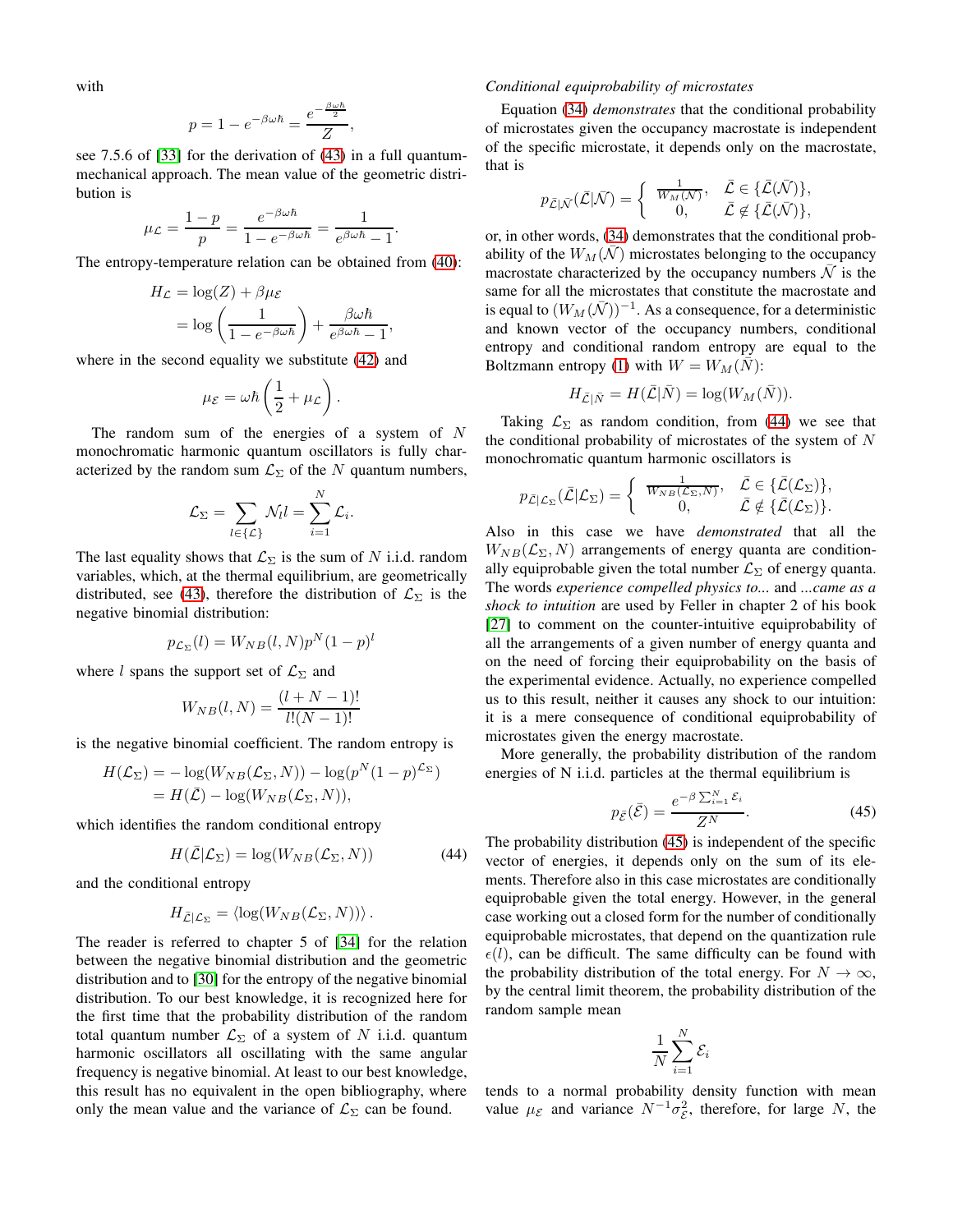distribution of the total energy can be approximated to the discretization with step  $N^{-1}$  of the normal probability density function that approximates the probability distribution of the random sample mean. However, this is an approximation, not an equality. See [\[35\]](#page-16-34) for the Gaussian approximation of the total energy distribution in quantum thermodynamical systems.

#### VI. DISCUSSION

Deterministic constraints imposed on the system must be distinguished from macrostates. A deterministic constraint is the expectation of the corresponding random macrostate divided by the number of particles. Hence random macrostate and constraint coincide up to a scale factor equal to the number of particles only when the random macrostate has a probability distribution of  $\delta$ -type. The most detailed deterministic constraint is the entire probability distribution,

$$
p_{\mathcal{L}}(l) = \frac{\langle \mathcal{N}_l \rangle}{\langle \mathcal{N} \rangle}, \ \forall \ l \in \{\mathcal{L}\}.
$$

The probability distribution allows for the computation of any other deterministic constraint, exactly as the occupancy numbers do with any other random macrostate through [\(25\)](#page-6-2). Our distinction between deterministic constraint and macrostate is compatible with, even if broader than, the Gibbsian view of a *canonical ensemble* of systems, where the systems of the ensemble are assumed to be at the thermal equilibrium at a given temperature and the number of particles is the same for all the systems of the ensemble. In the Gibbsian canonical ensemble, the deterministic constraint is the Boltzmann distribution with a deterministic number of particles and an expected energy per particle that depends deterministically on the temperature, while, in the random experiment of picking the system of interest from the ensemble, the random macrostate of the occupancy numbers comes together with the picked system. We say that our consideration of macrostates goes beyond the Gibbsian ensemble because our assumptions allow for other distributions than the Boltzmann distribution. It should be added that, in the case of i.i.d. indexed particles, we don't need an ensemble of systems: an ensemble of particles is all we need if we build the system of interest by randomly picking N times one particle from the ensemble of particles.

## *The equal a priori probability postulate should be abandoned as misleading and unnecessary*

The authors of [\[6\]](#page-16-5) claim in the abstract that *...the main postulate of statistical mechanics, the equal a priori probability postulate, should be abandoned as misleading and unnecessary.* We hereafter motivate our agreement with the above quotation. More generally, we find that our informationtheoretic typicality is compatible with the typicality of [\[6\]](#page-16-5) and of [\[7\]](#page-16-6), which presents arguments and reaches results similar to [\[6\]](#page-16-5).

For asymptotically large number of particles, the asymptotic approximation

$$
H_{\overline{N}} = \frac{1}{2} \sum_{l \in \{\mathcal{L}\}} \log(2\pi e N p_{\mathcal{L}}(l)) - \frac{1}{2} \log(2\pi e N) + \mathcal{O}(N^{-1}),
$$

see [\[36\]](#page-16-35), shows that

<span id="page-10-0"></span>
$$
\lim_{N \to \infty} \frac{H_{\bar{N}}}{N} = 0,\tag{46}
$$

hence the entropy per particle becomes vanishingly small as  $N \to \infty$ . This is expected because, in the thermodynamical limit, the relative randomness of the multinomial random vector tends to disappear:

$$
\lim_{N \to \infty} \frac{\sigma_{\mathcal{N}_l \mathcal{N}_k}}{\mu_{\mathcal{N}_l}} = 0, \quad \forall \ (l, k) \in {\{\bar{\mathcal{L}}^2\}},
$$

or, if preferred,

$$
\lim_{N \to \infty} \frac{\mathcal{N}_l}{N} = p_{\mathcal{L}}(l), \quad \forall \ l \in \{\mathcal{L}\}.
$$

Due to the asymptotically vanishingly small relative randomness of the occupancy numbers, we also have

$$
\lim_{N \to \infty} -\sum_{l \in \{\mathcal{L}\}} \frac{\mathcal{N}_l \log(p_{\mathcal{L}}(l))}{N} = H_{\mathcal{L}},
$$

therefore, by  $(46)$  and  $(31)$ ,

<span id="page-10-1"></span>
$$
\lim_{N \to \infty} \frac{\log(W_M(\bar{\mathcal{N}}))}{N} = H_{\mathcal{L}}.\tag{47}
$$

As in the case of the multinomial random vector, also the relative randomness of the Poissonian occupancy numbers tends to disappear as  $\lambda \to \infty$ , hence [\(46\)](#page-10-0) and [\(47\)](#page-10-1) hold also for the Poissonian occupancy numbers with  $\lambda$  in place of N.

Typicality, conditional equiprobability, [\(46\)](#page-10-0), and [\(47\)](#page-10-1) show, from different perspectives, that the postulate of equiprobability is unnecessary but, at the same time, they also explain why and with which limitations it works. Actually, in the thermodynamical limit, both the microcanonical Boltzmann-Bose entropy, see the first equation of the last column of  $[37]$  $[37]$  $[37]$ ,<sup>3</sup>

$$
H_{\bar{\mathcal{L}}|\bar{N}} = \log(W_M(\bar{N})),
$$

with an appropriate deterministic vector of occupancy numbers, for instance,

$$
N_l = round(Np_{\mathcal{L}}(l)), \ \ \forall \ l \in \{\mathcal{L}\},
$$

where  $round(\cdot)$  means rounding to the nearest integer, and the microcanonical Boltzmann-Planck entropy, see eqn. 5 of [\[38\]](#page-16-37),

$$
H_{\bar{\mathcal{L}}|L} = \log(W_{NB}(L, N))
$$

with

$$
L = round(N\mu_{\mathcal{L}}),
$$

can be used in certain circumstances in place of the canonical (Shannon-Gibbs) entropy, because the *relative* error between the Shannon-Gibbs entropy and both the Boltzmann-Bose and

<span id="page-10-2"></span><sup>&</sup>lt;sup>3</sup>Here we consider monochromatic quantum harmonic oscillators hence, in the context of Bose, only one frequency, therefore we don't have Boses' s superscript <sup>s</sup>. The consideration of two or more frequencies is out of the scope of this paper because it would be based on two or more geometric distributions with different values of the parameter  $p$  that characterizes the geometric distribution, therefore particles would be no more identically distributed.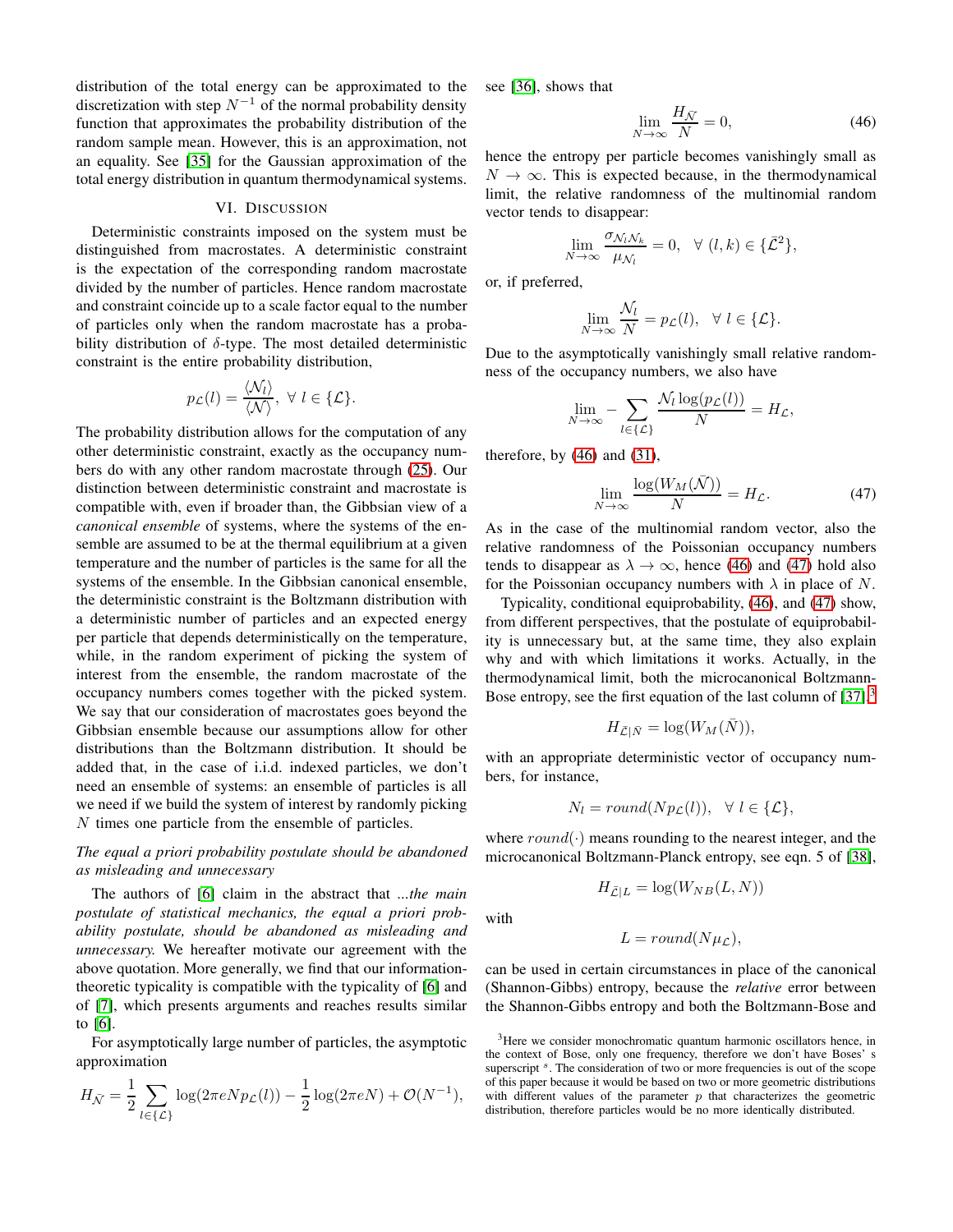Boltzmann-Planck microcanonical entropies tends to zero as  $N \to \infty$ <sup>[4](#page-11-0)</sup>

Note however that only the *relative* randomness of  $\overline{N}$  tends to disappear as  $N \to \infty$ , its *absolute* randomness grows with  $\sqrt{N}$  and its entropy grows with  $\log(\sqrt{N})$ . Therefore the postulate of equiprobability can be invoked only when the *relative* accuracy in the evaluation of entropy of a system made by a large number of indexed particles matters or when the entropy of a system made by a large number of indexed particles must be maximized, see e.g. 18.1 of [\[32\]](#page-16-31) and 3.2 of [\[28\]](#page-16-27). In other words, equiprobability holds only within certain limits. When these limits are violated, the postulate of equiprobability becomes not only unnecessary, but also misleading. This observation will be crucial for systems of non-indexed particles.

#### *Randomness of macrostates*

In the classical framework, where particles are treated as hard balls, randomness of macrostates in the canonical ensemble is universally recognized since the times of Maxwell. Quoting from [\[39\]](#page-16-38): *As Maxwell points out, measurable thermodynamic quantities are averages over many molecular quantities; if the molecular quantities exhibit fluctuations that are probabilistically independent of each other, these fluctuations will tend to be washed out as the number of molecules considered is increased.* One can figure out the extreme situation where a system made by only one particle is in contact with the heat bath. Even if, occasionally, the energy of the one-particle system is below (above) what expected, it can get even lower (higher) if, in the contact with the heat bath, the particle of the system kicks a slower (faster) particle of the heat bath. In the quantum framework, randomness of system's energy, which, according to [\[6\]](#page-16-5), originates from the entanglement between the system of interest and the environment, has been recognized by Schrödinger, who, in a passage reported in [\[7\]](#page-16-6), writes: *To ascribe to every system always one of its sharp energy values is an indefensible attitude.* It is apparent indeed that, in the information-theoretic framework, this randomness cannot be neglected, elsewhere, if the total energy of the one-particle system were known, the system would be completely known. Therefore, with the postulate of equiprobability, also the microcanonical model should be abandoned. In the end, Bob, in his life, has always considered and will always consider only systems whose macro attributes are unknown to him before his measurement.

Despite the unequivocal positions of Maxwell and Schrödinger, the inherent randomness of macrostates seems not to have had in the open literature the attention that it

$$
\lim_{N \to \infty} \frac{H_{\mathcal{M}}}{N} = 0.
$$

merits. Specifically, we cannot find equation [\(33\)](#page-7-6), or the corresponding equation between expectations, in anyone of the many textbooks that we consulted, where, in fact, also the conditional probability distribution  $p_{\bar{\mathcal{L}}|\mathcal{M}}$ , whatever is the random macrostate characterized by the random sum M, is overlooked. For systems at the thermal equilibrium, all these textbooks deeply consider the canonical entropy and the microcanonical entropy with deterministic system's energy. The canonical model imports the randomness of the system's energy through the Boltzmann distribution, thus skipping the explicit derivation of the probability distribution of system's total energy and, with it, the derivation of the entropy of the energy macrostate. In the microcanonical model, system's energy is a deterministic constraint, hence its entropy is zero. In the end, neither the standard canonical approach nor the microcanonical approach explicitly analyze macrostates' probability distribution and, with it, macrostates' entropy. This has made impossible in the past, with the exception of [\[40\]](#page-16-39), to explain the relation between the canonical entropy and the microcanonical entropy or, if preferred, between the Shannon-Gibbs entropy and the Boltzmann entropy.

Paper [\[40\]](#page-16-39) is the only one, among the very many papers that we studied during this research, that fully catches randomness of macrostates in the sense discussed above. Specifically, when *the macroscopic state of the system* of [\[40\]](#page-16-39) is identified with our random vector of the occupancy numbers, equation (11) of [\[40\]](#page-16-39) becomes equal to the expectation of our [\(33\)](#page-7-6). However, it should be added that the authors of [\[40\]](#page-16-39) seem not to be aware that their *mean value of the Boltzmann entropy* is a conditional entropy. As a matter of fact, they do not make any explicit use of conditional probability distributions. Also, they claim but don't prove that the probability distribution of the occupancy numbers is multinomial, neither they use the multinomial distribution, in fact they consider the Gaussian approximation in place of the exact multinomial distribution. Finally, the big difference with our paper is that the authors of [\[40\]](#page-16-39) still *assume* that microstates are conditionally equiprobable.

#### VII. NON-INDEXED PARTICLES: GAS IN A CONTAINER

We say that particles are non-indexed when it is impossible to recognize the permutation of any two particles. To prevent misunderstanding, we use the term non-indexed, not the term indistinguishable. In standard textbooks, the term indistinguishable is often used to indicate quantum particles of the same species. These indistinguishable particles have the same energy, for instance, the energy quantum  $\omega \hbar$  in a monochromatic radiation. Instead, our non-indexed particles can have different energies between them, as it happens when many gas particles are in the same container. In this case, two non-indexed particles with different energies could be distinguished from their energy. Besides the different meaning that we attribute to non-indexed and indistinguishable, it remains that in both cases the permutation of any two particles does not change system's state.

In the quantum information-theoretic framework, lack of indexing can be imported by saying that Alice can produce

<span id="page-11-0"></span><sup>&</sup>lt;sup>4</sup>More generally, since any generic random macrostate  $\mathcal M$  is known given  $\overline{\mathcal{N}}$ , we have the inequality  $H_{\overline{\mathcal{N}}} \geq H_{\mathcal{M}}$ , therefore also the entropy per particle of any macrostate, including the energy macrostate or, in the case of the quantum harmonic oscillators, the total quantum number macrostate, becomes vanishingly small as  $\mathcal{N} \rightarrow \infty$ :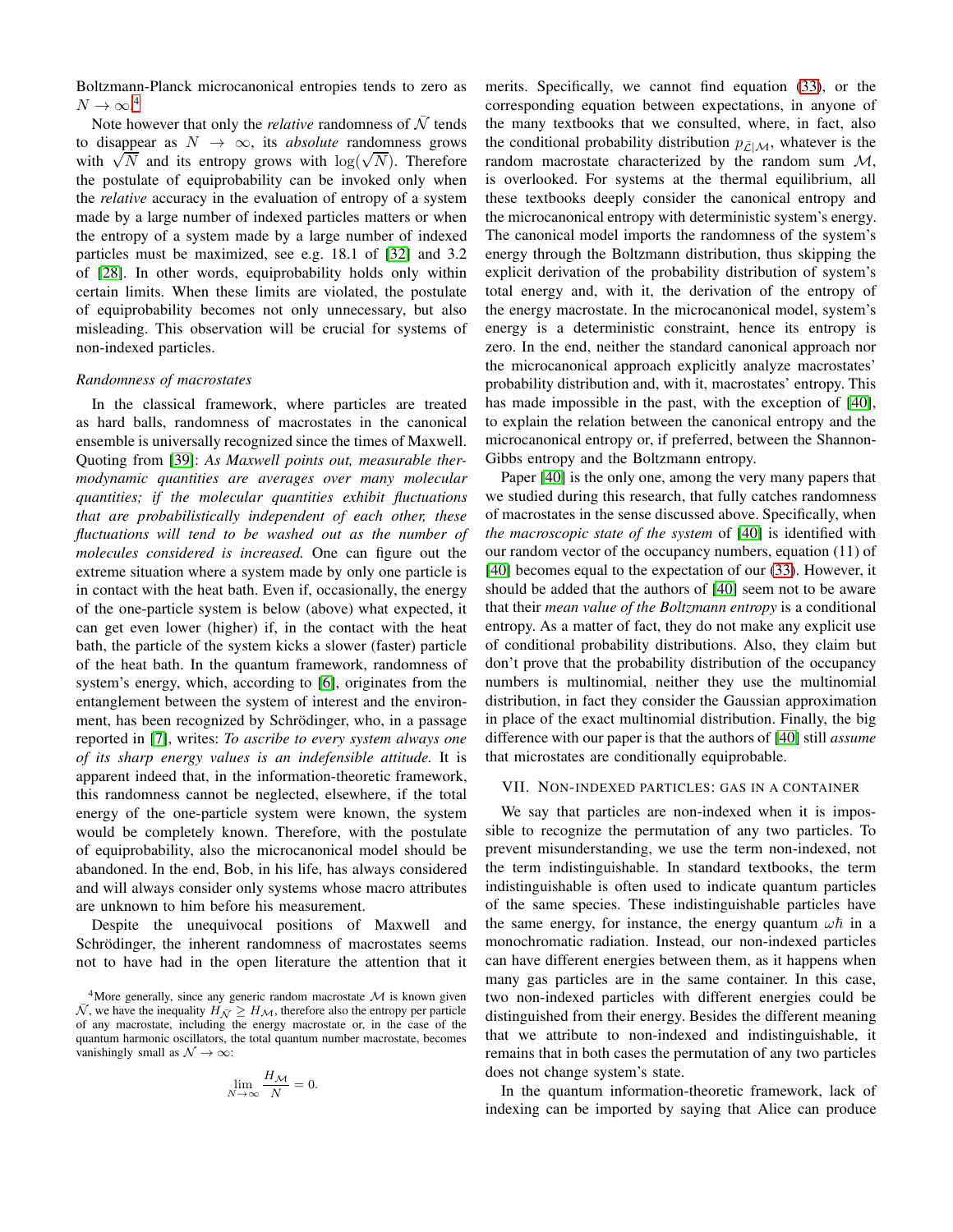only a non-indexed list of the states of the individual particles that she prepared, and the same can do Bob with the results of his measurement. In this case, only the two vectors of the occupancy numbers of the two lists can be checked between them, therefore for the random variable of the preparation we take  $\mathcal{X} = \bar{\mathcal{N}}$ , hence  $p_{\mathcal{X}} = p_{\bar{\mathcal{N}}}$  and  $p_{\bar{\mathcal{L}}|\mathcal{X}} = p_{\bar{\mathcal{L}}|\bar{\mathcal{N}}}$ . By conditional equiprobability of microstates given the occupancy numbers, for the density operator of the preparation we have

$$
\hat{\rho}(x) = \hat{\rho}(\bar{n}) = \frac{1}{W_M(\bar{n})} \sum_{i=1}^{W_M(\bar{n})} |\phi_{\bar{l}_i(\bar{n})}\rangle \langle \phi_{\bar{l}_i(\bar{n})}|.
$$

As desired, the prepared state doesn't change when  $\bar{l}_i(\bar{n})$  and  $\bar{l}_k(\bar{n})$  are exchanged. Since  $\bar{\mathcal{N}}$  is known given  $\bar{\mathcal{L}}, H_{\bar{\mathcal{N}}|\bar{\mathcal{L}}}=0$ and the Holevo accessible information is the entropy of the non-indexed list:

$$
\chi = I_{\bar{\mathcal{L}};\mathcal{X}} = I_{\bar{\mathcal{L}};\bar{\mathcal{N}}} = H_{\bar{\mathcal{N}}}.
$$

It is pretty much unexpected that the entropy of the vector of the occupancy numbers, which in the standard approach to the microcanonical entropy of indexed particles is overlooked, when non-indexed particles are considered is equal to system's entropy!<sup>[5](#page-12-0)</sup>

The model of non-indexed particles finds application in the case of a gas in a container, which is hereafter studied. In this case, one particle of the gas modelled as a quantum particle in a box, whose energy levels are given in [\(13\)](#page-5-8). As we will see, through the quantization rule [\(13\)](#page-5-8) the volume of the box will be imported in the probability distribution of energy levels and, as a consequence, in the entropy formula. In the following, we consider the thermal equilibrium and take the Boltzmann distribution for the energy of gas' particles, even if this could be not the entropy-maximizing distribution, because entropy maximization should take into account also the third term of [\(32\)](#page-7-7), which could be important at low temperature. However, this maximization is out of the scope of the present paper.

## *One particle*

At high temperature, where quantization effects become negligible, sums are approximated to integrals, discrete random variables are approximated to dense random variables. Specifically, the sums [\(39\)](#page-8-3) and [\(41\)](#page-8-9) can be approximated to the discretization with unit step of the following two integrals

<span id="page-12-1"></span>
$$
Z \approx \int_{l=0}^{\infty} e^{-\beta l^2 \frac{\pi^2 \hbar^2}{2mL^2}} dl = \sqrt{\frac{mL^2}{2\beta \pi \hbar^2}},
$$
(48)

and

$$
A = \frac{\pi^2 \hbar^2}{2mL^2} \int_{l=0}^{\infty} l^2 e^{-\beta l^2 \frac{\pi^2 \hbar^2}{2mL^2}} dl = \sqrt{\frac{mL^2}{8\beta^3 \pi \hbar^2}},
$$

<span id="page-12-0"></span><sup>5</sup>In [\[11\]](#page-16-10) we missed the role that the random entropy  $H(\bar{N})$  has in systems made by indexed particles and, with it, we missed the role of the random conditional entropy  $H(\overline{L}|\overline{N})$ . We recognized that  $H(\overline{N})$  has a role also in the case of indexed particles only when, after a comment of a reviewer of [\[11\]](#page-16-10), we considered systems made by non-indexed particles.

respectively, leading to

$$
\mu_{\mathcal{E}} \approx \frac{1}{Z} \approx \frac{1}{2\beta},
$$
  

$$
H_{\mathcal{L}} = \log(Z) + \beta \mu_{\mathcal{E}} \approx \frac{1}{2} \left( \log \left( \frac{mL^2}{2\beta \pi \hbar^2} \right) + 1 \right). \tag{49}
$$

<span id="page-12-3"></span>1

A

Since quantization effects are negligible, the discrete index of energy levels can be approximated to a dense (continuous) random variable that we call again  $\mathcal{L}$ . Its probability density function is obtained by looking at the quantization rule appearing in the exponent of the Boltzmann distribution as at a continuous function of continuous variable. The normalization of the dense distribution is just the division by the integral of equation [\(48\)](#page-12-1), leading to

$$
f_{\mathcal{L}}(l) = \sqrt{\frac{2\beta\pi\hbar^2}{mL^2}}e^{-\frac{\beta\pi^2\hbar^2}{2mL^2}l^2}, \quad l > 0,
$$

where  $f_X(\cdot)$  indicates the probability density function of the continuous random variable  $X$ . The probability density function of the continuous random energy, that again we call  $\mathcal{E}$ , is found by changing the random variable from the continuous energy level  $\mathcal L$  to the continuous energy  $\mathcal E$ :

$$
\mathcal{E}=\frac{\pi^2\hbar^2}{2mL^2}\mathcal{L}^2,
$$

hence

$$
\mathcal{L} = \sqrt{\frac{2mL^2\mathcal{E}}{\pi^2\hbar^2}}
$$

.

Calling  $\epsilon$  the continuous variable that spans the support of  $\mathcal{E}$ , we have

$$
f_{\mathcal{E}}(\epsilon) = f_{\mathcal{L}} \left( \sqrt{\frac{2mL^2 \epsilon}{\pi^2 \hbar^2}} \right) \cdot \frac{d}{d\epsilon} \sqrt{\frac{2mL^2 \epsilon}{\pi^2 \hbar^2}} = \sqrt{\frac{2\beta\pi \hbar^2}{mL^2}} e^{-\beta \epsilon} \cdot \sqrt{\frac{mL^2}{2\pi^2 \hbar^2 \epsilon}} = \sqrt{\frac{\beta}{\pi \epsilon}} e^{-\beta \epsilon} = \frac{1}{\Gamma(0.5)} \sqrt{\frac{\beta}{\epsilon}} e^{-\beta \epsilon}, \quad \epsilon > 0,
$$

that is a Gamma distribution  $\Gamma(k, \theta)$  with shape parameter  $k = 0.5$  and scale parameter  $\theta = \beta^{-1}$ , or, equivalently, a  $\chi^2$  distribution with one degree of freedom and mean value  $(2\beta)^{-1}$ . The probability density function of momentum of the classical one-dimensional gas particle at the thermal equilibrium is in fact known to be normal with zero mean value and variance  $m\beta^{-1}$  [\[41\]](#page-16-40),<sup>[6](#page-12-2)</sup> therefore, since the energy is wholly

<span id="page-12-2"></span><sup>6</sup>This famous result can be obtained in our setting by imposing periodic boundary conditions in place of aperiodic boundary conditions, leading to

$$
p_{\mathcal{L}}(l) = Z^{-1} e^{-\beta l^2 \frac{\pi^2 \hbar^2}{2mL^2}}, \quad l = \cdots, -1, 0, 1, \cdots.
$$

At high temperature

$$
Z \approx \int_{l=-\infty}^{\infty} e^{-\beta l^2 \frac{\pi^2 \hbar^2}{2mL^2}} dl = \sqrt{\frac{2mL^2}{\beta \pi \hbar^2}},
$$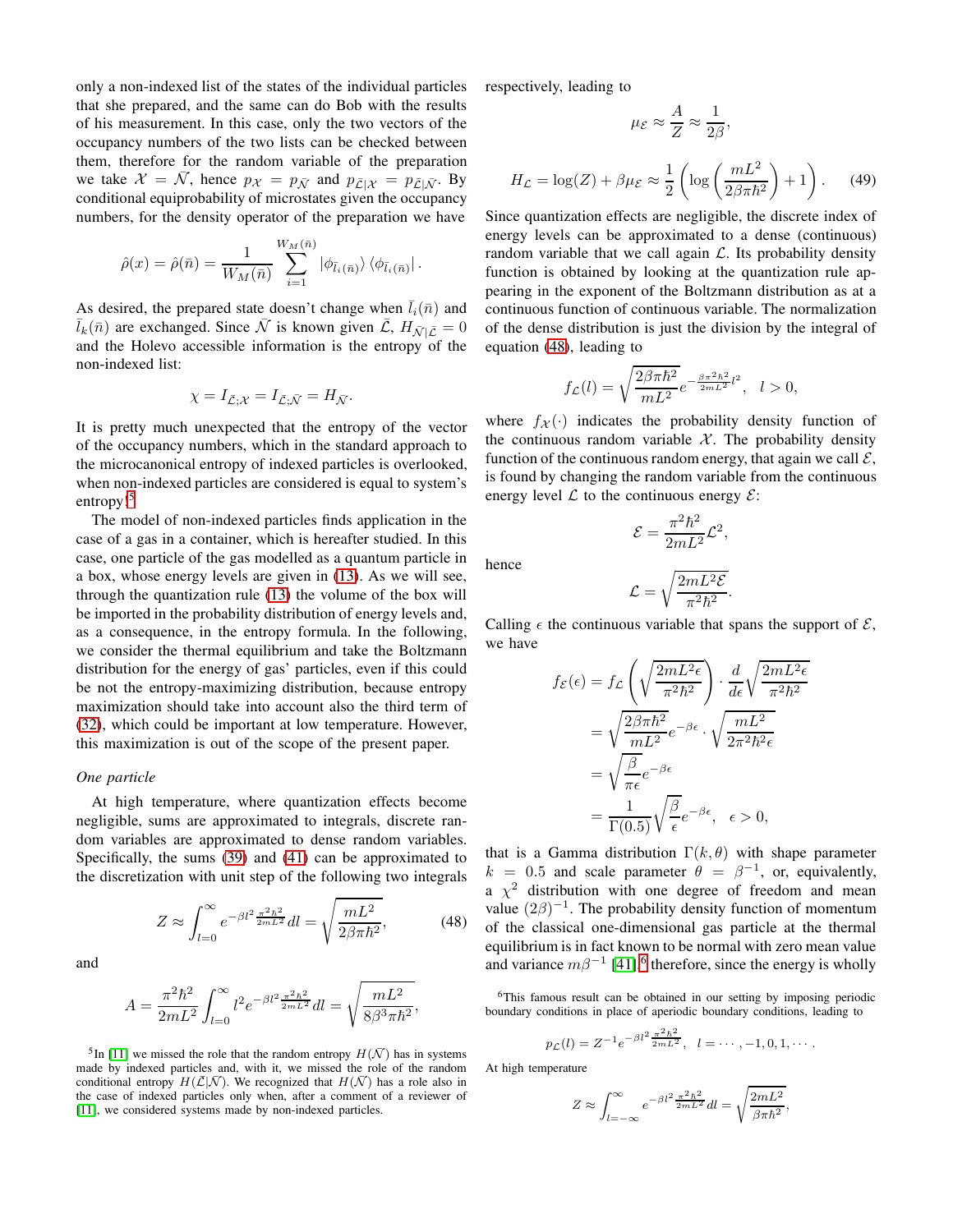kinetic, the probability density function of the continuous energy must be  $\chi^2$  with one degree of freedom and mean value  $(2\beta)^{-1}$ , as it actually is.

At low temperature, the sums [\(39\)](#page-8-3) and [\(41\)](#page-8-9) cannot be calculated in closed form, but numerical evaluation is possible. Numerical results have been obtained for the common threedimensional case, where one particle with three degrees of freedom is inside a three-dimensional cubic box of volume  $V = L<sup>3</sup>$ . The partition function is calculated in one dimension, hence for the one-dimensional box of size  $L = \sqrt[3]{V}$ , obtaining the Boltzmann distribution and the entropy of one particle in one dimension. Calling this entropy  $H_{\mathcal{L}}$ , the entropy of the three-dimensional particle is  $3H<sub>L</sub>$ . The results of Figs. [2](#page-13-0) and [3](#page-14-0) report the entropy (or terms that contribute to the entropy) in  $k_B$  units versus temperature in Kelvin degrees. All the results are obtained for volume of the cubic box  $V = 10^{-27}$  cubic meters and mass of the particle  $m = 1.67 \cdot 10^{-27}$  kilograms. With these parameters, the energy of the one-dimensional ground state is

$$
\epsilon(1) = \frac{\pi^2 \hbar^2}{2mL^2} = 3.25 \cdot 10^{-23}.
$$

In Figs. [2,](#page-13-0) [3,](#page-14-0) the size of the set of energy level has been truncated to  $|\mathcal{L}| = 50$ , having verified that the probability of  $\mathcal{L} > 50$  is so small that it does not impact the graphs. We hasten to point out that the graphs reported in the following are intended to be only a numerical exercise based on the formulas presented in this paper, therefore they will describe the behavior of a real physical system only inside the range of validity of the assumptions that we made. Fig. [2](#page-13-0) shows the approximation [\(49\)](#page-12-3) and the numerical evaluation of the entropy  $3H_{\mathcal{L}}$ . Note that the numerical evaluation, which gives the virtually exact value of the entropy in the whole temperature range, prevents negative values of the entropy at

therefore the probability density function of the dense level becomes the normal distribution:

$$
f_{\mathcal{L}}(l) = \sqrt{\frac{\beta \pi \hbar^2}{2mL^2}} e^{-\beta l^2 \frac{\pi^2 \hbar^2}{2mL^2}}.
$$

Calling  $P$  the classical dense random momentum,

$$
\mathcal{P}=\pm\sqrt{\frac{\mathcal{E}}{2m}},
$$

and changing random variable

$$
\mathcal{P}=\frac{\pi\hbar\mathcal{L}}{L},\ \ \mathcal{L}=\frac{\mathcal{P}L}{\pi\hbar},
$$

we get

$$
f_{\mathcal{P}}(p) = f_{\mathcal{L}}\left(\frac{pL}{\pi\hbar}\right)\cdot\frac{d}{dp}\frac{pL}{\pi\hbar} = \sqrt{\frac{\beta}{2\pi m}}e^{-\frac{\beta p^2}{2m}},
$$

that is the normal distribution with zero mean value and variance  $m\beta^{-1}$  mentioned before. From the normal distribution of the dense classical momentum and from the uniform distribution of the dense classical position Q, it follows that the *differential* entropy of one classical particle in phase space is

$$
-\langle \log(f_{\mathcal{P}}(\mathcal{P})) \rangle - \langle \log(f_{\mathcal{Q}}(\mathcal{Q})) \rangle = \frac{1}{2} \log (2\pi e m \beta^{-1}) + \log(L).
$$

The differential entropy can be converted into the entropy [\(49\)](#page-12-3) by quantizing phase space into cells of size  $2\pi\hbar$ , that is, adding the term  $-\log(2\pi\hbar)$ to the differential entropy, see 8.3 of [\[19\]](#page-16-18).

low temperature that are obtained with the high-temperature approximation. The energy/temperature term  $\beta \mu_{\mathcal{E}}$  is reported in Fig. [3.](#page-14-0) At  $T = 1$  Kelvin this term is approximately equal to 2.37, which corresponds to the following expected energy per dimension

$$
\mu_{\mathcal{E}}|_{T=1} = 1.005 \cdot \epsilon(1).
$$

Since the mean value of the energy per degree of freedom is lower bounded by  $\epsilon(1)$  and since the lower bound is virtually reached at 1 Kelvin, at temperature below 1 Kelvin the energy/temperature term  $\beta \mu_{\mathcal{E}}$  is forced to grow hyperbolically. In passing, we observe that the energy/temperature term  $\beta \mu_{\mathcal{E}}$  strongly resembles a hyperbole in the entire range of temperature. The heuristic hyperbolic fit

<span id="page-13-1"></span>
$$
\beta \mu \varepsilon \approx \frac{1}{2} + \frac{\epsilon(1)}{k_B T} \tag{50}
$$

is the dash-dotted line in Fig. [3.](#page-14-0) At high-temperature, the energy/temperature term reaches the horizontal asymptote of the hyperbole, that, as predicted by the high temperature approximation, is equal to 0.5. However, in the transition region, say  $0.3 < T < 3$ , the approximation error is appreciable. For instance, for  $T = 1$  the numerical calculation gives  $\beta \mu_{\mathcal{E}} = 2.37$ , while the heuristic hyperbolic fit [\(50\)](#page-13-1) gives  $\beta \mu_{\mathcal{E}} = 2.86.$ 



<span id="page-13-0"></span>Fig. 2. Solid line: numerical evaluation of  $3H_c$ . Dashed line: high temperature approximation to  $3H_{\mathcal{L}}$  given by [\(49\)](#page-12-3).

#### *A. Many particles*

The probability distribution of the occupancy numbers with a fixed number of particles is the multinomial distribution, therefore the entropy of  $N$  three-dimensional indexed particles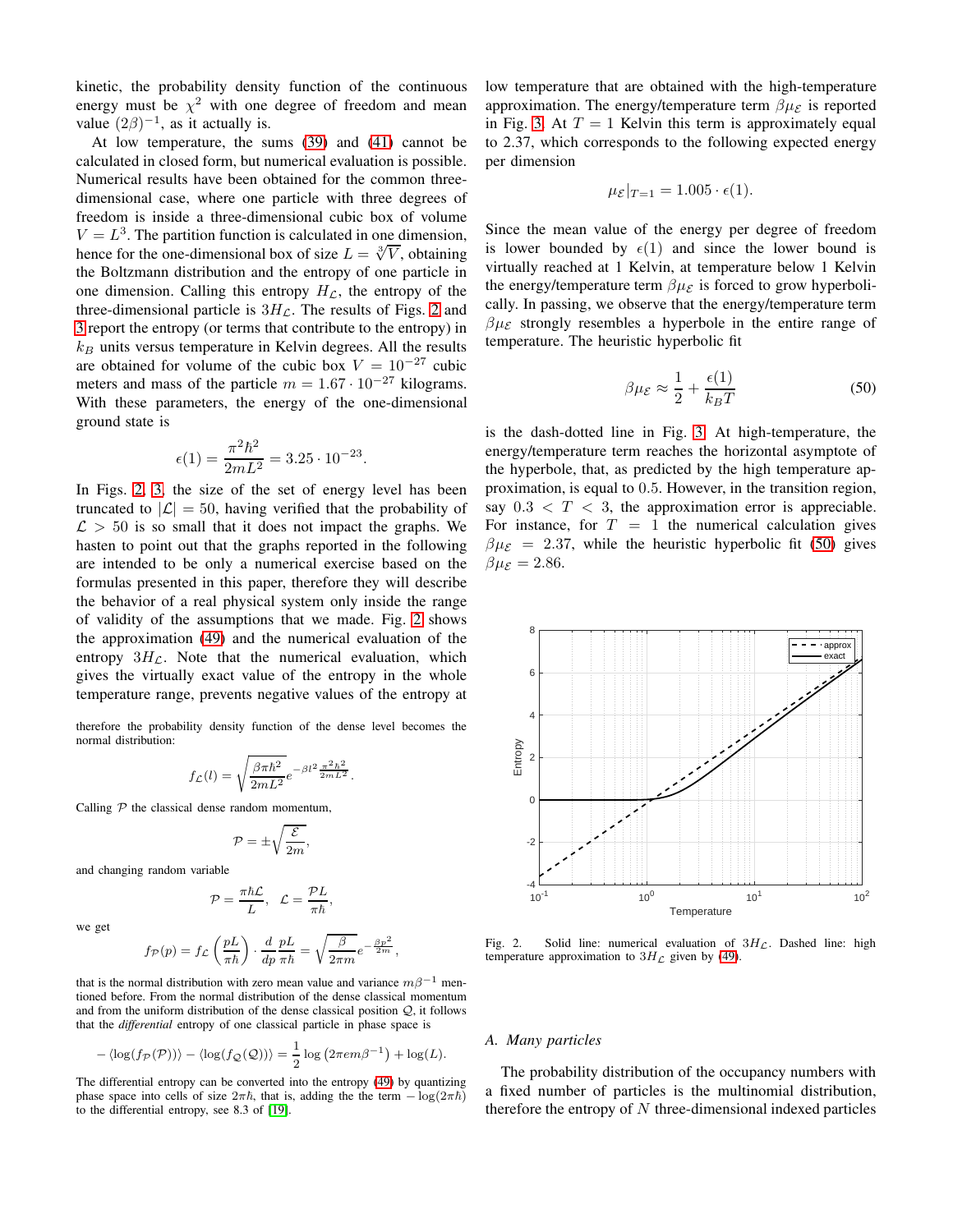

<span id="page-14-0"></span>Fig. 3. Solid line: energy/temperature contribution  $\beta \mu_{\mathcal{E}}$  to the entropy per particle per dimension. Dash-dotted line: hyperbolic fit [\(50\)](#page-13-1).

is  $3NH_{\mathcal{L}}$  and the entropy of the system of N non-indexed three-dimensional particles is

$$
H_{\bar{\mathcal{N}}} = 3NH_{\mathcal{L}} - \log(N!) + \sum_{l \in \{\mathcal{L}\}} \langle \log(\mathcal{N}_l!) \rangle \tag{51}
$$

$$
\approx 3NH_{\mathcal{L}} - \log(N!) \tag{52}
$$

$$
\approx \frac{3N}{2} \left( \log \left( \frac{mL^2}{2\beta \pi \hbar^2} \right) + 1 \right) - \log(N!) \tag{53}
$$

$$
= N\left(\log\left(V\left(\frac{m}{2\beta\pi\hbar^2}\right)^{\frac{3}{2}}\right) + \frac{3}{2}\right) - \log(N!) \quad (54)
$$

$$
\approx N\left(\log\left(\frac{V}{N}\left(\frac{m}{2\beta\pi\hbar^2}\right)^{\frac{3}{2}}\right) + \frac{5}{2}\right),\tag{55}
$$

where  $(51)$  is  $(32)$  for particles with three degrees of freedom, in [\(52\)](#page-14-2) the quantum correction term  $\sum_{l \in \{\mathcal{L}\}} \langle \log(\mathcal{N}_l!) \rangle$ , whose effect is supposed to be negligible at high temperature, is ignored, [\(53\)](#page-14-3) is the high temperature approximation [\(49\)](#page-12-3) for the entropy of one particle, in  $(54)$  we substitute V in place of  $L^3$  and [\(55\)](#page-14-5), which is the classical Sackur-Tetrode entropy formula in three dimensions, is obtained by Stirling's approximation.

The numerical results that are reported in Figs. [4](#page-15-0) and [5](#page-15-1) are obtained with  $N = 30$  and with the same parameters used for the case of one particle. The terms

$$
\langle \log(\mathcal{N}_l!) \rangle = \langle \log(\mathcal{B}_l!) \rangle \,,
$$

where  $\mathcal{B}_l$  is a binomial random variable with parameter  $p_{\mathcal{L}}(l)$ and  $N$  trials, see [\[36\]](#page-16-35), are calculated as

$$
\langle \log(\mathcal{B}_l!)\rangle = \sum_{n=0}^N \binom{N}{n} (p_{\mathcal{L}}(l))^n (1 - p_{\mathcal{L}}(l))^{N-n} \log(n!).
$$

Fig. [4](#page-15-0) shows that the entropy of indexed particles and, consequently, the entropy of non indexed particles, which must be between zero and the entropy of indexed particles, drops virtually to zero at the "cutoff" temperature of 1 Kelvin, where the entropy of the 30 three dimensional indexed particles is 0.62 (0.62/90 per degree of freedom), while the entropy of the non-indexed particles is 0.53. A so low value of entropy is compatible with the fact, already pointed out, that the expected energy per particle is close to that of the ground state, meaning that particles are with high probability in the ground state. The dotted line of Fig. [4](#page-15-0) is [\(52\)](#page-14-2). It shows that, ignoring the quantum correction  $\sum_{l \in \{\mathcal{L}\}} \langle \log(\mathcal{N}_l!) \rangle$  in equation [\(51\)](#page-14-1), the entropy of non-indexed drops below zero even if the entropy  $3NH_{\mathcal{L}}$  of indexed particles is evaluated numerically, hence without resorting to the high temperature approximation. Finally, Fig. [4](#page-15-0) reports the Sackur-Tetrode entropy, where the term  $\sum_{l \in {\{\mathcal{L}\}}}\langle \log(\mathcal{N}_l!) \rangle$  is ignored and the high-temperature approximation is used to evaluate the entropy of indexed particles. Note that, in the moderate-to-high temperature region, the Sackur-Tetrode entropy closely approximates [\(52\)](#page-14-2), therefore the mismatch between the Sackur-Tetrode entropy and the exact entropy is dominated by the term  $\sum_{l\in\{\mathcal{L}\}}\langle\log(\mathcal{N}_l!)\rangle$ , not by the high-temperature approximation  $(49)$  used to calculate the entropy of indexed particles. Fig. [5](#page-15-1) reports the relative quantum correction, that is

$$
\frac{\sum_{l\in\{\mathcal{L}\}}\langle\log(\mathcal{N}_l!)\rangle}{\log(N!)},
$$

<span id="page-14-5"></span><span id="page-14-4"></span><span id="page-14-3"></span><span id="page-14-2"></span><span id="page-14-1"></span>versus temperature. The graph shows that, for temperature below 1 Kelvin, the numerator of the above relative quantum correction is virtually equal to the denominator, hence that the third term of [\(51\)](#page-14-1) completely compensates the term  $-\log(N!)$ , preventing negative values of the entropy. As expected, the relative quantum correction tends to zero at high temperature, but at 100 Kelvin it is still appreciably above zero, in fact the entropy of non-indexed particles is still appreciably above the Sackur-Tetrode entropy and above [\(52\)](#page-14-2), see Fig. [4.](#page-15-0) Even at 2000 Kelvin, more three decades above the cutoff temperature, with the parameters used in this example the quantum correction is still about 0.1 times its maximum value. In Fig. [4,](#page-15-0) the size of set of energy levels has been truncated to  $|\mathcal{L}| = 5000$ . We have verified that, below 2000 Kelvin, the results are virtually equal to those that can be obtained with  $|\mathcal{L}| = 50$  but, at  $10^4$  Kelvin, the difference between the two truncations is appreciable, because with  $|\mathcal{L}| = 50$  the relative quantum correction is about 0.077 against the 0.047 that is obtained with  $|\mathcal{L}| = 5000$ .

## *Historical positioning of equation [\(51\)](#page-14-1): the Gibbs paradox and the Sackur-Tetrode entropy*

Looking at [\(51\)](#page-14-1), we see that the term  $-\log(N!)$  is the one introduced by Gibbs to make the phase-space entropy of nonindexed particles compatible with his famous paradox. The genesis of the term  $-\log(N!)$  has been in the past object of debate. Many authors report that this term was introduced by Gibbs as an *ad hoc* correction of the entropy of indexed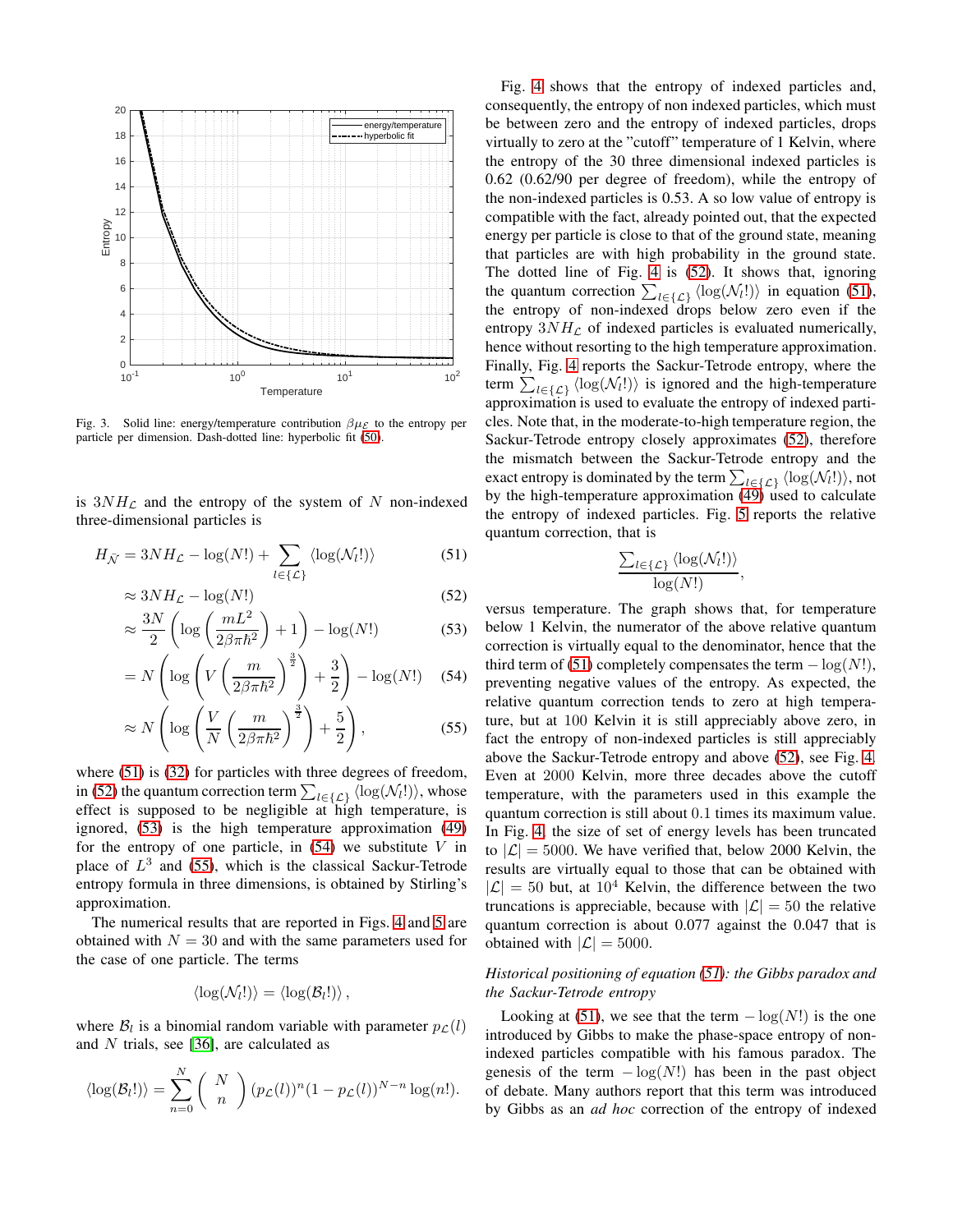

<span id="page-15-0"></span>Fig. 4. Dash-dotted line: entropy of indexed particles,  $3NH<sub>C</sub>$  in [\(51\)](#page-14-1). Solid line: entropy of non-indexed particles,  $H_{\overline{\mathcal{N}}}$  in [\(51\)](#page-14-1). Dashed line: Sackur-Tetrode entropy [\(55\)](#page-14-5). Dotted line: [\(52\)](#page-14-2).



<span id="page-15-1"></span>Fig. 5. Relative quantum correction, third term of [\(51\)](#page-14-1) divided by  $log(N!)$ .

particles to ensure extensivity of entropy, but Jaynes argues in [\[42\]](#page-16-41) that an early work of Gibbs contains an analysis that correctly explains the presence of the term  $-\log(N!)$  in the entropy formula. Swedensen in [\[29\]](#page-16-28) defines the entropy in the phase space by embedding in the definition the term  $-\log(N!)$ . The crucial point of Swedensen's definition is that the probability distribution of finding a random number of particles in sub-regions of space is multinomial (even if Swedensen's example is based on the binomial distribution, the extension to the multinomial distribution is straightforward). The term  $-\log(N!)$  is then imported inside the entropy just from the multinomial distribution, exactly as it happens in our

case. Tetrode followed a reasoning that brought him very close to [\(51\)](#page-14-1). He argued that gas states obtained by permutation of particles should not be counted as different, see [\[43\]](#page-16-42). At high temperature all the particles occupy different energy levels, hence the number of permutations expressed by the multinomial coefficient becomes equal to  $N!$ , whose logarithm is just the correction term considered by Tetrode. Basically, equation [\(51\)](#page-14-1) can be seen as a consequence of Tetrode's approach, it is enough to consider the random multinomial coefficient as it is and then to take the expectation of its logarithm. The denominator of the multinomial coefficient, overlooked by Tetrode, generates the third term that appears in [\(51\)](#page-14-1). This third term becomes important at low temperature, where many particles occupy the same energy level, reducing significantly below  $N!$  the number of distinct permutations. If this term is overlooked, at temperature low enough the correction represented by  $-\log(N!)$  becomes too large and the entropy falls below zero, as it actually happens in the Sackur-Tetrode entropy formula. Einstein showed in [\[44\]](#page-16-43) that the term  $-\log(N!)$  is inherently present in the entropy of quantum gases, without the need of any *ad hoc* intervention. After Einstein, it became standard to treat the classical ideal gas at high temperature as a quantum gas, thus incorporating the term  $-\log(N!)$  in the entropy. Actually, at high temperature the effect of quantization is negligible therefore there is virtually no distinction between classical and quantum gases. However, both the Sackur-Tetrode approach and the Einstein approach describe the ideal gas only at high temperature, while [\(51\)](#page-14-1) gives the entropy of the ideal gas in the whole temperature range.

## VIII. CONCLUSIONS

A step towards a full information-theoretic paradigm for statistical mechanics has been proposed in the paper. This approach, we would say, this vision, is based on the identification of information theoretic concepts as typicality, conditional entropy, mutual information, Holevo accessible information, with the corresponding physically equivalent quantities. The new approach is applied to systems made by independent particles with identical probability distribution. In this context, our paradigm rules out the postulate of equally probable microstate, which has been object of debate since when it was originally proposed by Einstein, putting in place of it the information-theoretic typical set and the conditional equiprobability of microstates given the corresponding macrostate. The renounce to the postulate not only is compatible with all the results that we know about many-particle systems, but also leaves space to an harmonic and unified treatment of low and high temperature, small and large number of particles, systems of indexed and non-indexed particles.

Much work is to be done along the direction taken by this paper. One point that needs investigation is the role of the assumption of identical distribution. For systems at the thermal equilibrium, it seems that this assumption is reasonable, but, even if in principle this assumption could be made also for a system that is not at the thermal equilibrium, it could